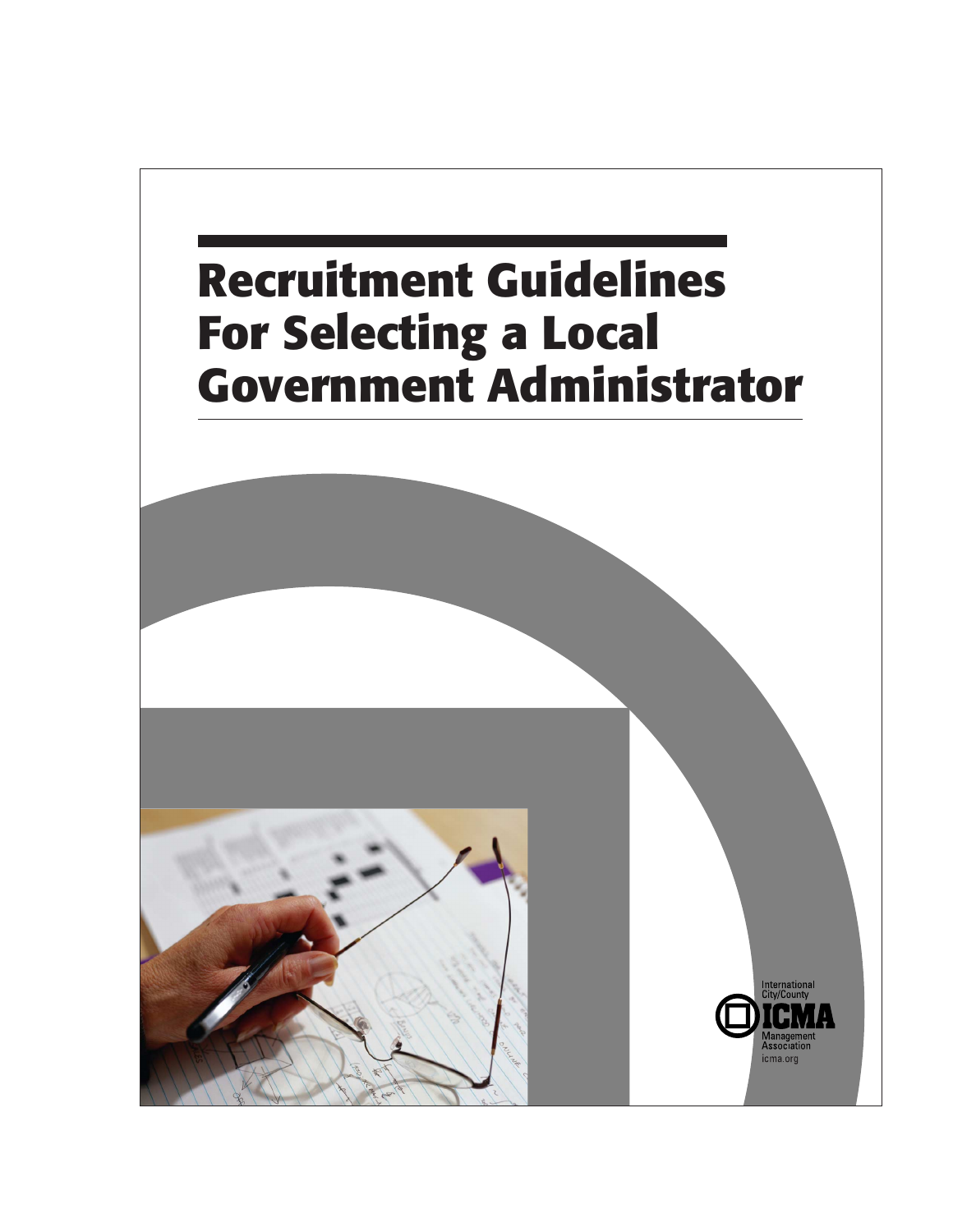# **Table of Contents**

| <b>Recruitment Process</b>             |
|----------------------------------------|
|                                        |
|                                        |
|                                        |
|                                        |
| <b>Selection Process</b>               |
|                                        |
|                                        |
|                                        |
|                                        |
| <b>Finalizing Arrangements</b>         |
|                                        |
|                                        |
|                                        |
|                                        |
|                                        |
|                                        |
| 24                                     |
| <b>Suggested Administrator Profile</b> |
|                                        |
|                                        |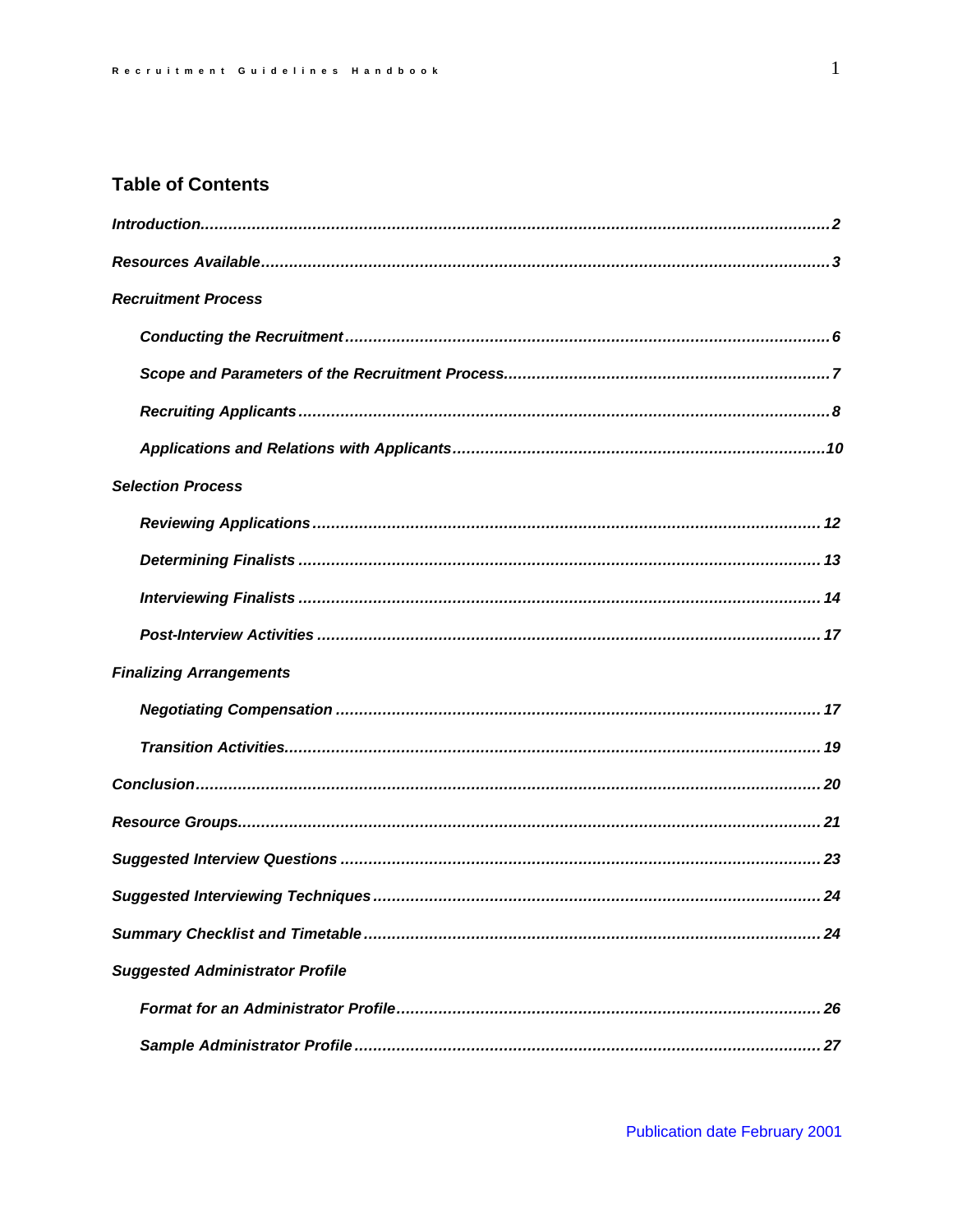# *Introduction*

The term local government, as used in this report, refers to any local government of general jurisdiction legally constituted under state laws—a town, village, borough, township, city, county, or a legally constituted council of governments. The terms administrator and manager refer to the chief administrative officer of any local government who has been appointed by its governing body.

The terms council, commission, and governing body refer to the elected body governing any local government, including city councils, town councils, boards of trustees, boards of selectmen, boards of supervisors, and boards of directors. The term council used in this document refers to all types of governing bodies.

Recruiting and selecting a local government administrator is one of the most important responsibilities of a local governing body. It requires careful planning, astute evaluation of candidates, and a clear understanding of the relationship between the local government and the administrator.

To a great extent, a local government administrator serves as a resource to the elected body. Whereas the council provides policy and political leadership for the community, the administrator brings policy problems to the elected body, develops alternatives, helps the elected body as it is making policy choices, and then implements policy and provides the administrative leadership necessary for continued progress and high morale. His or her input makes the difference as to whether or not the objectives and priorities of the governing body—and indirectly the community—are refined, considered, and implemented.

How are public officials to proceed, then, when the chief administrative position is vacant? Who governs in the interim period until a successor is selected? How is recruitment actually conducted? What selection process should be used? What should be the criteria for the position? What resources are available to assist in recruitment and selection? These are only some of the questions that will concern elected officials.

Members of the council will have to deal with a variety of other issues as well. Potential candidates, for example, will begin "campaigning" for appointment. They may contact some or all members of the council to express interest and advance their cause. Members of the community, too, will propose their own preferences and viewpoints. And, of course, the press will pose questions, ranging from why the vacancy exists to what the new administrator is going to be paid.

All of this activity, pressure, uncertainty, and even confusion can result in premature commitments and impulsive action—neither good for the community nor conducive to recruiting and selecting a top-notch administrator. For the recruitment process to be successful, local government leaders must provide the following:

- Strong, consistent political leadership.
- A well organized and coordinated recruitment process.
- A plan for administering the affairs of the local government while the recruitment process is under way.
- A timetable that ensures prompt, comprehensive recruitment and guards against impulsive and premature action.

An organized approach and strong, consistent leadership from the local governing body are essential to the recruitment process. Without them, recruitment can damage the image of the local government; divide the local government and the community; weaken the authority of the government; erode the responsibilities associated with the position; and hurt the ability of the local government to attract and retain good candidates for this and other administrative positions.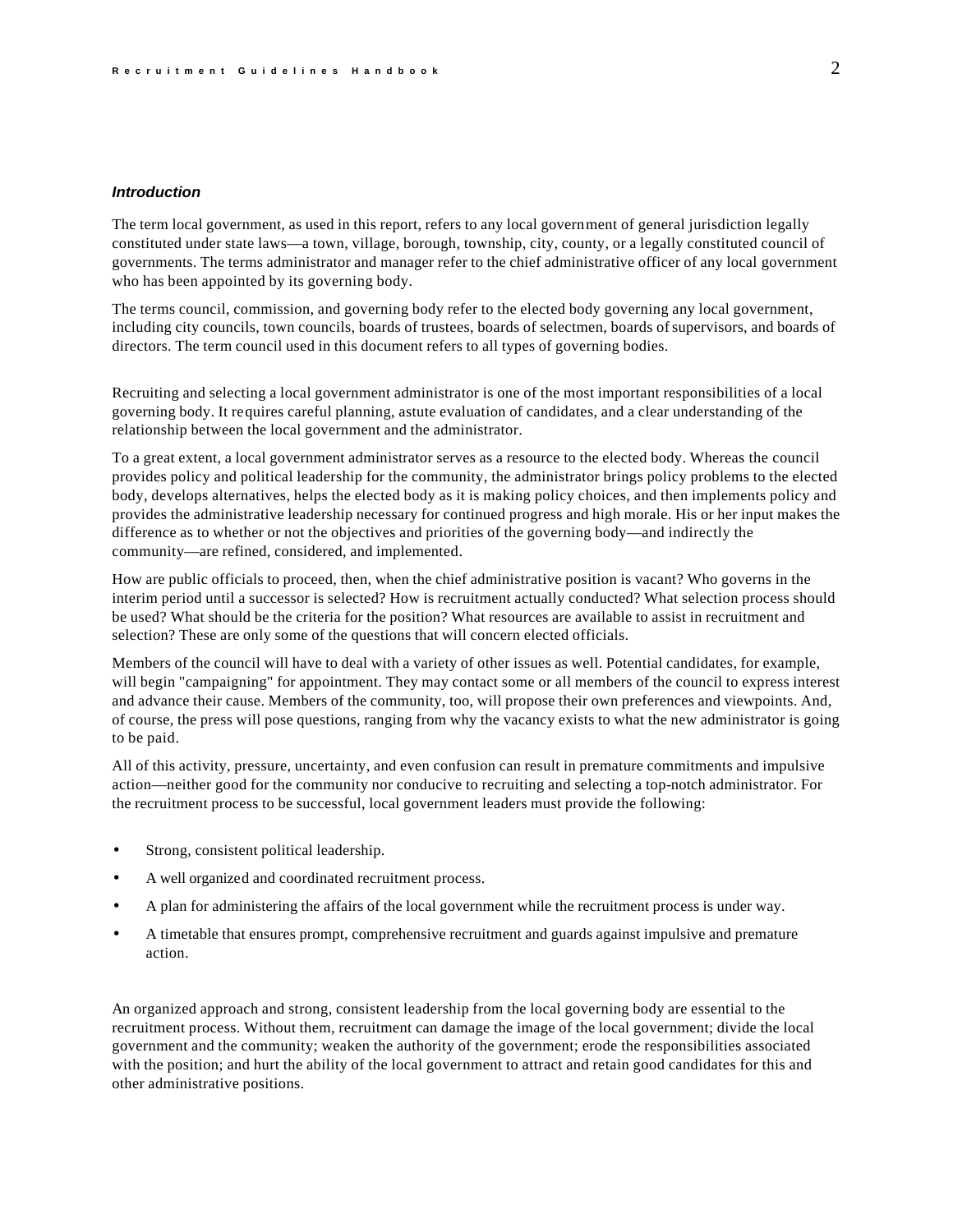<span id="page-3-0"></span>To help councilmembers conduct a successful recruitment and avoid a negative experience, this handbook presents guidelines for recruiting and selecting a local government manager. While no two jurisdictions require precisely the same qualifications and responsibilities from their administrator, the guidelines outlined here provide the basis for determining priorities. These guidelines will enable local government officials to go about recruiting and selecting the best possible administrator for their needs.

This handbook includes a discussion of the following key issues: resources available to assist in the process; interim management; applications, relations with applicants, and interviews; compensation; and transition. The exhibits present resources and publications available, suggested interview questions, and a summary checklist and timetable. Using these guidelines can make recruiting and selecting a new administrator a positive, enjoyable, and unifying experience for local government officials.

### *Resources Available*

Elected officials in search of an administrator will find a variety of resources available to assist in the recruitment process. These include:

- ICMA, the professional association of appointed administrators serving cities, counties, regional councils, and other local governments. ICMA staff can suggest advertising sources and individuals and agencies who may be available to assist: help pass the word when a vacancy exists by placing a printed advertisement in the *ICMA*  News*letter;* and provide information on such issues as compensation and how other local governments have handled recruitment. ICMA Range Riders also can provide advice and assistance based on their years of experience in local government.
- Other professional organizations. The following organizations can advertise the vacancy, identify potential candidates, and assist in conducting background checks of the applicant. The league of cities and counties in each state; the National League of Cities; the National Association of Counties; the National Association of County Administrators; the American Society for Public Administration; and related local, regional, state/provincial, and national professional organizations.
- Current and former local government officials. Local government officials in adjacent communities or retired local government officials are a good resource for assistance. For example, a neighboring local government official could screen applicants, and a retired official could coordinate the recruitment process or provide interim management assistance. ICMA's Range Rider Program may be a good source for such assistance.
- Others having an interest in local government. College or university faculty members, institute of government staff members, local government consultants, and community leaders also may be able to provide leadership and assistance with some part or all of the recruitment process.
- Executive recruitment firms. Several nationally recognized firms are available to assist in recruiting key management positions in local governments. They can coordinate the overall recruitment process, or they can assist with such specific aspects of recruitment as identifying potential candidates, conducting background checks, or developing and conducting the selection process. ICMA can provide a list of firms that specialize in public sector recruitment. For a copy of the list, contact the job ad coordinator at ICMA, 202/962-3650.

**ICMA Range Riders.** Local government professionals serve as Range Riders for ICMA and for their respective state leagues or state associations. Range Riders generally are retired and respected local government managers with long experience in the profession. Available as resources to local government administrators, Range Riders meet periodically with managers to discuss the profession and any concerns managers might have. Discussions range from such topics as council relations, career changes, and staff reorganization to politics and ethical questions. All discussions are confidential. Range Riders are friends, colleagues, and counselors—not consultants.

Although not all states have Range Rider programs, other resources may be available through the state league or state association of managers.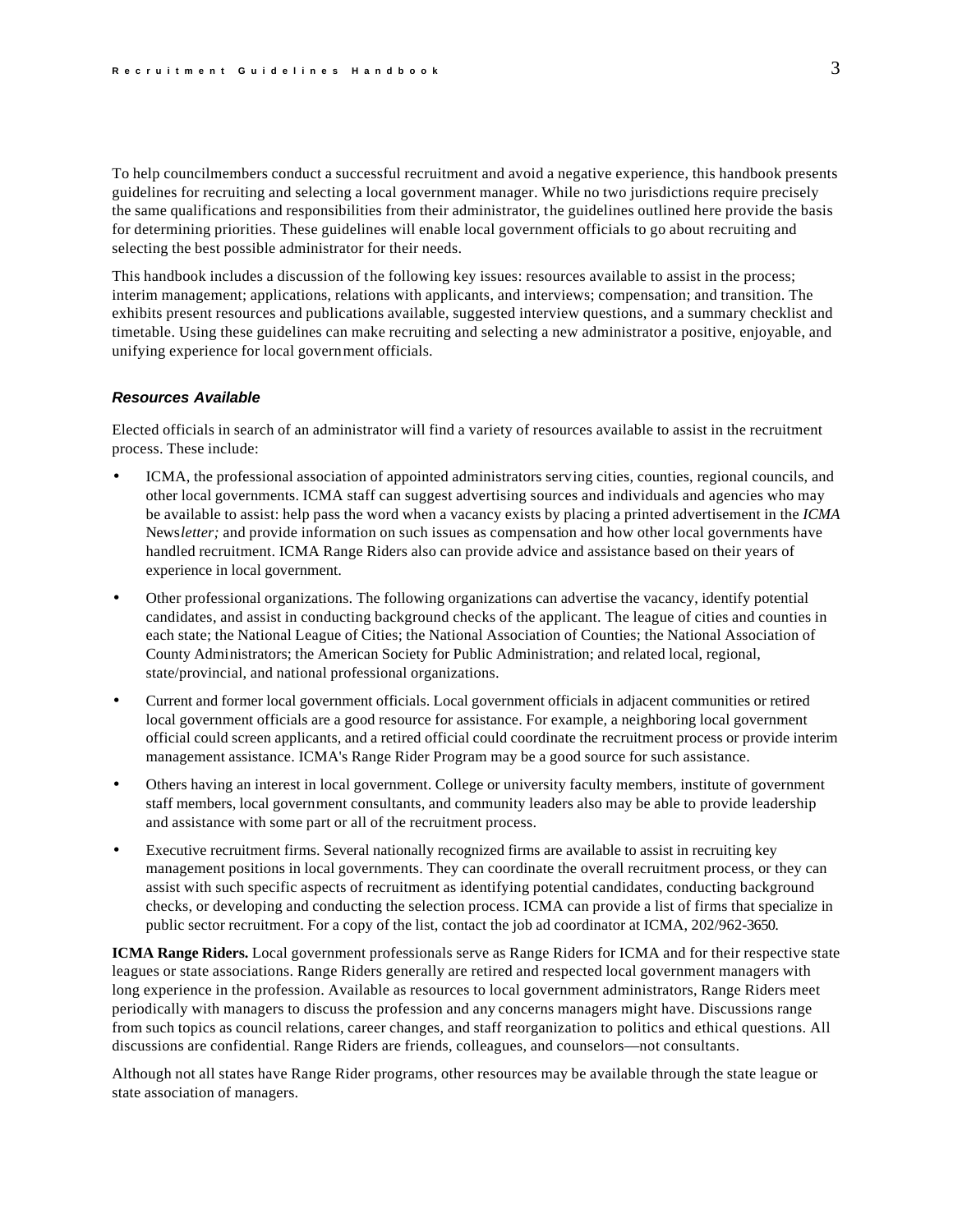**Interim management.** Often the first questions elected officials must face when a vacancy occurs are:

- What should we do to ensure that the affairs of the local government are properly administered until a new manager is selected and on board?
- How do we get the recruitment process started?
- Who is in charge?

First and foremost, local government officials must avoid acting impulsively and succumbing to the temptation to hurriedly appoint an administrator as a quick fix to the problems of vacancy, recruitment, and selection. Local government officials need an interim period to consider carefully the criteria they are seeking in a new administrator and to recruit and select the best possible successor who meets these criteria.

Only by considering how applicants compare and measure against one another and, of course, against the criteria can elected officials be sure that the candidate they appoint will be backed by the appropriate combination of work experience and management style.

Following these steps will enable councilmembers to provide sound interim management while an efficient recruitment process is under way.

**Appoint an interim administrator.** It is important to clarify who will be responsible for directing the local government while the new administrator is being recruited. The council might want to consult with the outgoing administrator regarding possible staff members who could fill this role, or they may agree that they have confidence in a specific staff person.

If there is an assistant administrator, for example, who may be considered for the position, the council often will appoint this person as interim manager. This will give them the chance to observe firsthand how he or she handles the job. Or the council might select as interim administrator a department head who is not a candidate for the position but who is mature, seasoned, respected by fellow employees, and competent.

In some cases, the local government leaders may not feel there is anyone on staff to whom they can or would want to turn. In this case, it may be possible to retain the services of a recently retired manager or a manager who is between jobs. State associations, municipal leagues, or ICMA Range Riders may be sources for possible interim administrators.

Regardless of who is appointed, it should be clear to all local government officials and staff that the interim manager is in charge. It should also be clear that this person does not have an inside track to the new position. If the interim manager is ultimately selected, it is because that person proves to be the best in relation to the other applicants.

**Act promptly.** The recruitment process should begin immediately after the official decision has been made regarding resignation, retirement, or termination. Failure to do so can generate rumors within the community by various interested parties who will exert pressure on members to quickly fill the vacancy. Councilmembers must bear in mind that an impulsive response to this pressure can be divisive for the governing officials and can damage their credibility.

What local government officials need to do is promptly develop and announce a specific plan and timetable for the recruitment. They must take into account any circumstances, such as an impending recall, that might cause delays, and they must communicate any changes in the established schedule to all concerned, particularly to the applicants themselves.

Occasionally, a council will delay recruitment because an election is pending or a proposal to change the form of government is coming up for a vote. Even so, the initial recruitment steps should be taken immediately in order to reduce the time lapse between the departure of one manager and arrival of another.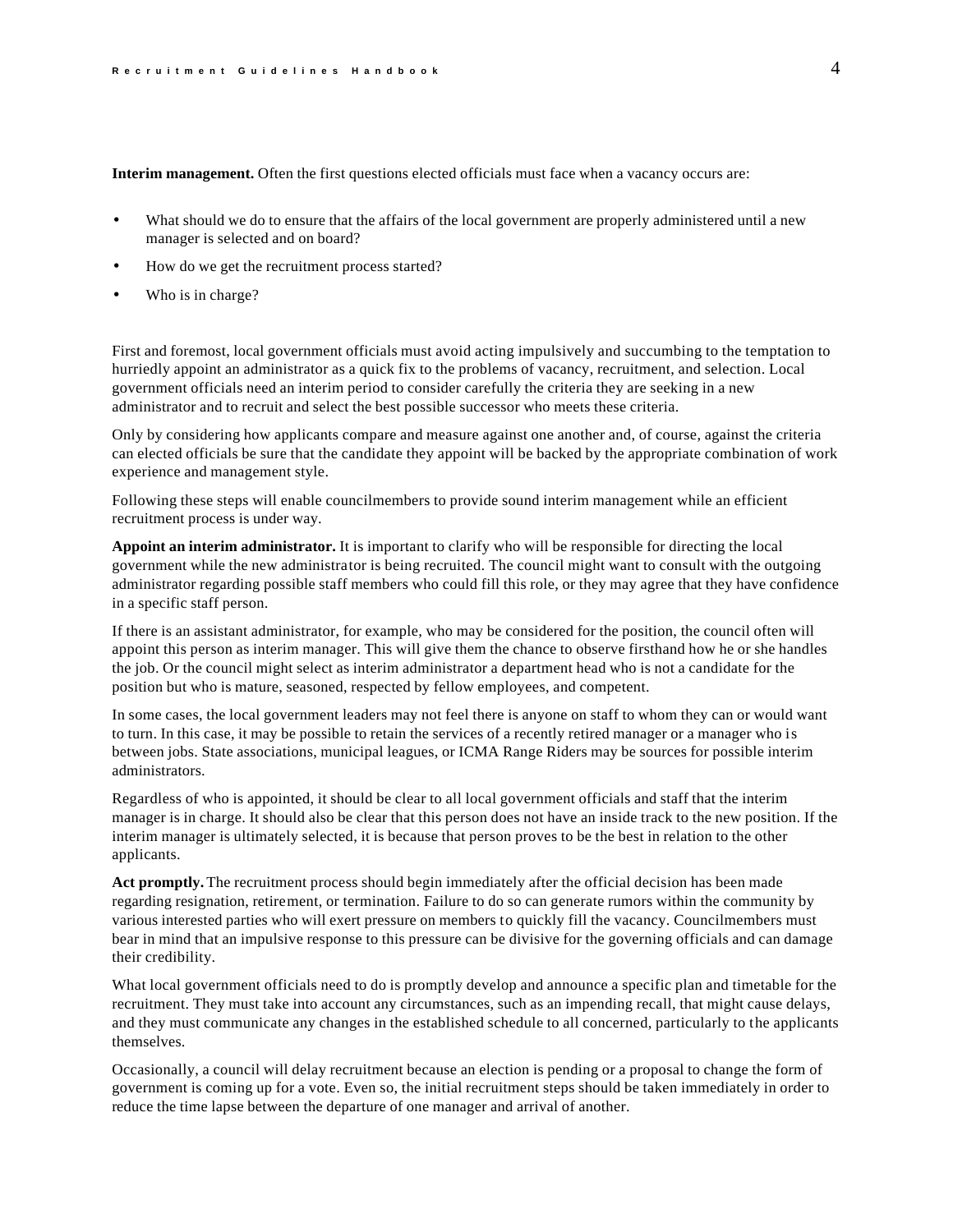If a local government has just voted to adopt the council-manager form of government, the beginning of the search will depend on when the form becomes effective. If council elections were held at the same time and outgoing members are sympathetic to the change, it may be possible to have applications on file by the time new councilmembers are sworn in. In any case, the new council should proceed with the recruitment as soon as possible.

Finally, the councilmembers must take charge of the recruitment. They must make clear to all concerned what processes they will follow to recruit and select the best administrator.

**Carefully consider the way the vacancy is announced.** If the vacancy is the result of retirement or of the administrator moving to a new position, a simple announcement to that effect is sufficient, even desirable. When advertising the position, the local government will be able to claim that there has been great stability in the position; it now is vacant only because of retirement or of a new job opportunity for the former administrator. In this way, with the vacancy presented as an opportunity that does not come along often, qualified applicants may be drawn to the position.

If, on the other hand, the position is vacant because the former administrator was terminated or quit, neither the local government nor the former administrator will benefit from a public quarrel. It is far better for all concerned (even though it may be emotionally difficult) to simply reach a mutual decision and timetable for leaving. From a recruiting standpoint, handling a difficult situation well will enhance the image of the local government. And there is less likelihood that the former administrator will talk negatively of the local government and, thereby, deter potential candidates from applying.

**Obtain a status report on the local government's activities and projects.** Although it is not desirable for the council to immerse itself in the administrative affairs of the local government, it is important that they receive a briefing about current organizational problems and the status of important projects before the current administrator leaves. In this way, they can better monitor progress on important matters, provide direction, and set priorities for the person selected as interim administrator.

**Defer key actions where possible.** Obviously, the local government must continue to operate during the recruitment period. The council and interim management team should do whatever is necessary to make sure that important projects and the delivery of services continue to move toward.

However, they should defer key actions where possible until the new administrator is appointed. After all, to ensure effective administrative leadership in the future, it is desirable that the new administrator be involved in as many policy decisions as possible. Just filling a vacant department head position, for example, is an opportunity for the new administrator to begin building an administrative team. In fact, such an opportunity can be used persuasively to pique the interest of potential candidates during the recruitment process.

### *Recruitment Process*

Just as it is necessary to determine who will provide interim administrative leadership, it also is necessary for the council to determine who will actually conduct the recruitment and to decide on the major steps and scope of the recruitment. A successful recruitment takes time and is complex. At the outset, it is essential that the council spend considerable time determining and reviewing precisely the criteria they are seeking in an administrator. See information on preparing an administrator profile.

Although 100 or more applications may be submitted for a position, the number of candidates actually meeting the council's requirements may be limited. It is advisable, therefore, to supplement the advertising process by aggressively identifying and talking with potential candidates. Similarly, to ensure that finalists have the requisite work experience and management style, work-related background checks and a thorough interview process should supplement a review of resumes.

Once a selection has been made, the compensation package must be developed and negotiated. It includes such issues as deferred compensation, housing, and a written employment agreement. Thus, to be effective, a recruitment must be well planned and led by someone who is knowledgeable and experienced in this area.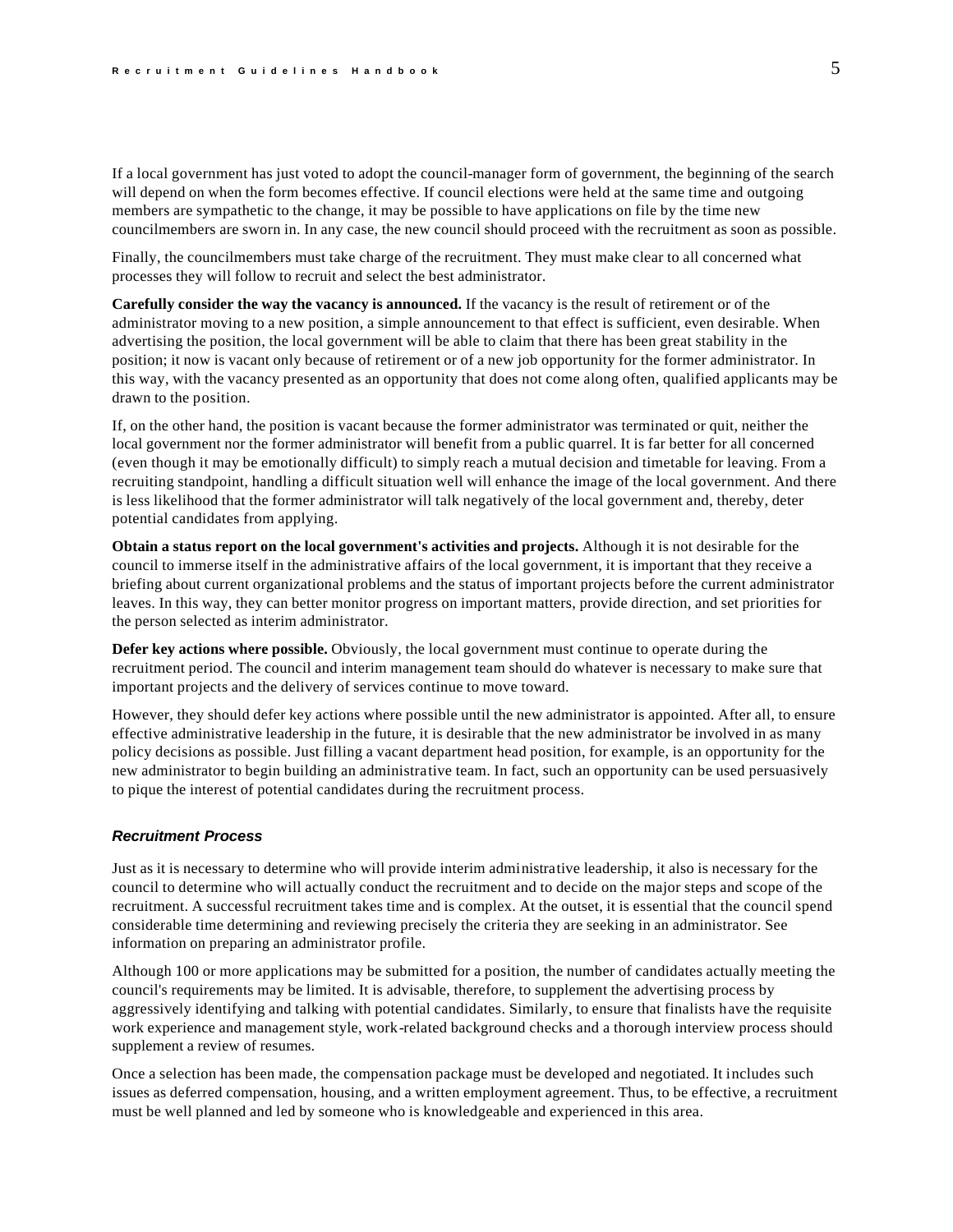#### <span id="page-6-0"></span>*Conducting the Recruitment*

The council has a number of alternatives available for conducting the recruitment.

- The local government officials themselves can conduct the recruitment.
- The local government can retain an outside party to conduct the recruitment.
- The local government can conduct the recruitment in conjunction with an outside party.

**The council can conduct the recruitment itself.** Many councils have successfully conducted recruitments for professional administrators. If this alternative is selected, it should be with the understanding that it is a timeconsuming and complex task. Councils have the option of delegating responsibility to the chairperson of the elected body, to a committee of the local government officials, or to the council as a whole.

Councilmembers must be sure to select someone on their board who is well respected and who has the time to provide the leadership and follow-through that will be necessary every step of the way. If the elected body chooses to conduct the recruitment itself, it should seek the assistance of the jurisdiction's human resources officer.

**The council can retain an outside party to conduct the recruitment.** In some cases local government officials may ask the interim manager or a retired manager to coordinate the recruitment process. More often, however, the local government contracts with a firm that specializes in providing executive search assistance.

When using an executive search firm, the council does not give up any of its authority. It continues to define what it is looking for in a new administrator; it picks the final candidates; it does the interviewing; and, of course, it makes the final selection. When a local government uses the services of an executive search firm, it obtains the fulltime coordination necessary to conduct an effective recruitment, and it gains the expertise important to each step in the process.

Typically the executive search firm begins by meeting with the elected officials both individually and as a group to help them decide what they are looking for in a new administrator. It is the firm's responsibility to facilitate these discussions and to help reach a consensus on such items as desirable work experience, management style, timing and scope of the recruitment, and compensation. After these matters have been reviewed, the firm coordinates the overall recruitment process and assumes responsibility for all tasks until it is time for the elected body to select and interview finalists. The firm acts as a resource throughout the entire recruitment process.

Councils using these services should make certain they select a reputable firm familiar with the special requirements of local government administration. The experience of a consulting firm should be checked by letters and phone calls to the local governments that it has served.

**The council can conduct the recruitment and retain an outside party to assist at certain points in the process.** A third alternative is for the local government to assume responsibility for conducting the recruitment and to supplement the process at some point with assistance from an executive search firm or other outside source, perhaps an ICMA Range Rider.

In some cases, the council may seek assistance at the outset in thinking through the overall recruitment process and defining what they are looking for in a new administrator. In other cases, the local government officials initiate the process on their own by advertising for the vacancy. They then retain an outside source to help review resumes, conduct background checks, and structure an appropriate interview process. This alternative may be most appropriate where cost is a consideration or where the local government desires to take a more active role in the recruitment.

**Other participants.** Once the council decides who will conduct the recruitment, other parties like staff members, citizens or citizen committees, and the press can become involved at various stages.

**Local government staff.** Staff member roles can vary depending on who conducts the recruitment. If the council is conducting the recruitment, staff will be responsible for working with the elected body to develop an effective and legal recruitment and selection process and then placing advertisements and collecting resumes. They also may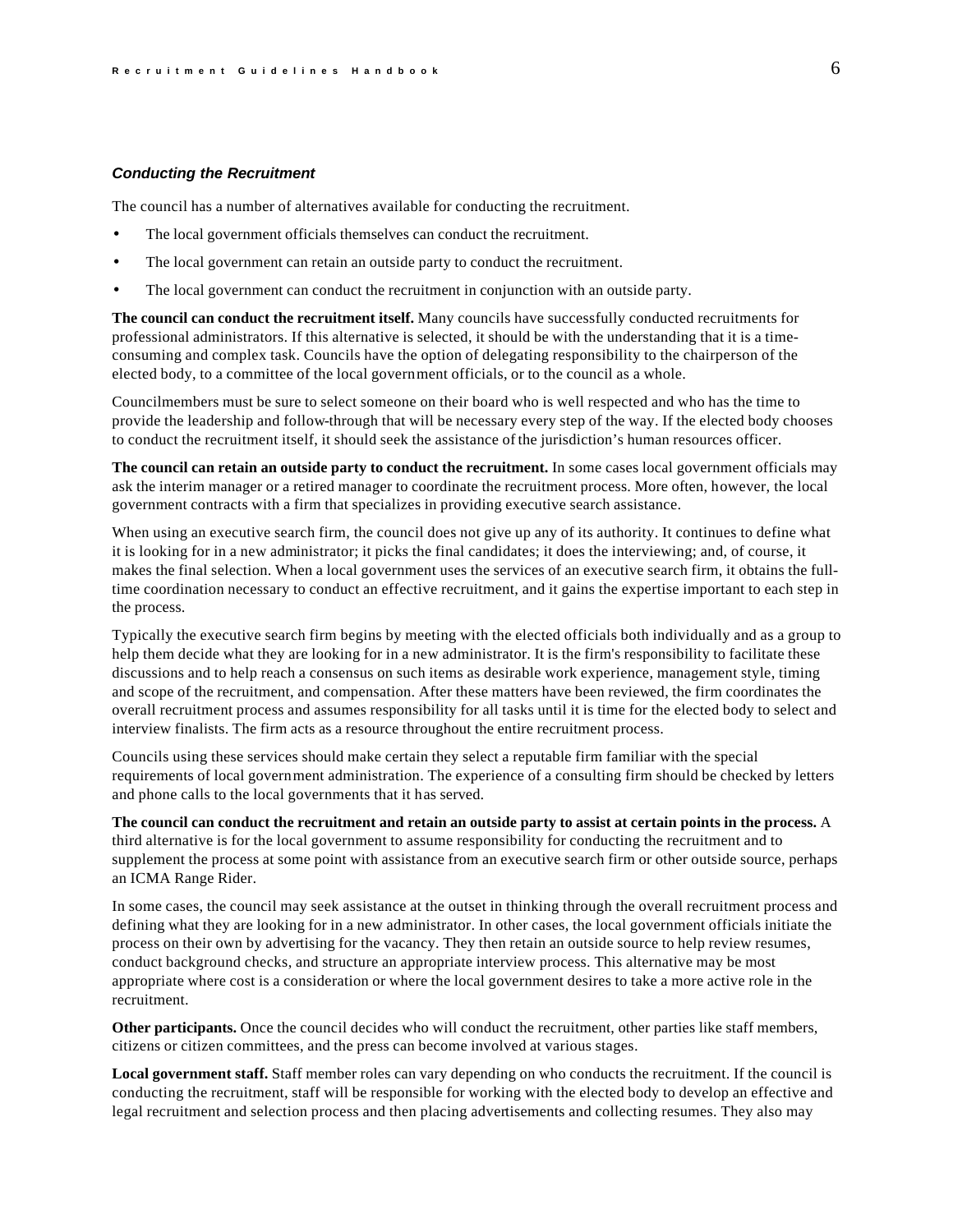<span id="page-7-0"></span>assist in scheduling interviews. If an executive search firm is involved, the firm will be responsible for all of these administrative details. In this case, the role of staff is usually limited to providing information about the local government and coordinating with the firm.

**Citizen committees.** The council must make a decision as to whether or not to involve citizens or citizen committees in the recruitment process. In the majority of cases, the local government assumes responsibility for the recruitment and (on its own or with a firm) goes through the process of selecting a new administrator without citizen involvement.

In some cases, however, elected officials have involved citizens or citizen committees in defining what the local jurisdiction is looking for, in the review process leading to the determination of finalists, and/or in the selection process itself. However, the governing body should not lose control of the final decision-making process and candidates should not receive the impression that they are being hired by a committee rather than by the government itself. After all, once hired, the administrator is accountable to the elected body.

**Press.** Members of the press will obviously have an interest in the recruitment process, and their involvement will be dictated in part by state law and in part by tradition. At the outset, local government officials should brief the press on the timing and steps involved in the overall process. After the deadline has passed for submitting resumes, the elected officials may wish to brief the press on the overall response.

Confidentiality of resumes is a major concern in any recruitment and it can significantly affect the number and quality of resumes received. Candidates should be apprised of any applicable state laws in this area, and the council, with advice from the local government's attorney, should determine what will and will not be made public.

### *Scope and Parameters of the Recruitment Process*

Regardless of who carries out the recruitment, a framework for the recruitment process must be developed. The governing body must agree at the outset on a number of key issues critical to the success of the recruitment: criteria for the position, geographic scope of the search, timing, and compensation.

**Criteria for the position.** What is the council looking for in a new administrator? The council should begin with a survey of its needs and those of the local government. By reaching a general consensus on criteria for the position at the outset, even before the advertising process begins, the elected body will be better able to specify what they are looking for in a local government manager, and the council will have a specific basis for reviewing resumes, selecting finalists, and making a hiring decision.

Items to be considered include local government size, its nature, the services it provides, and overall objectives and priorities. The work experience, skills, and expertise of the candidates must relate to these criteria.

These types of situations should receive special consideration as the council decides on criteria.

1. A local government that has just changed its form of government will ordinarily need a manager who can inspire local government officials with the enthusiasm needed to implement the new system. A first manager in a new system should be adept at public relations and in establishing relationships with incumbent officials and employees.

2. When a manager has been dismissed or has resigned under pressure, the council tends to look for strengths in areas in which the outgoing manager showed weaknesses. There are dangers, however, in overcompensating for qualities that have led to dissatisfaction. These dangers cannot be overemphasized. If the outgoing manager gave too much freedom to subordinates, for example, suddenly changing to a strong dis ciplinarian might result in antagonisms that would only lead to further problems. Sometimes a new manager will be confronted with major problems that must be dealt with immediately. If such a situation is anticipated, the council should inform any applicant who is being seriously considered.

3. When a popular manager retires or moves to a larger city, the council often asks this person's assistance in the search for a successor. Yet the council should not overlook the possible need for new strengths or different qualities. The assistance of lay citizens or of an outside consultant might be desirable at this stage.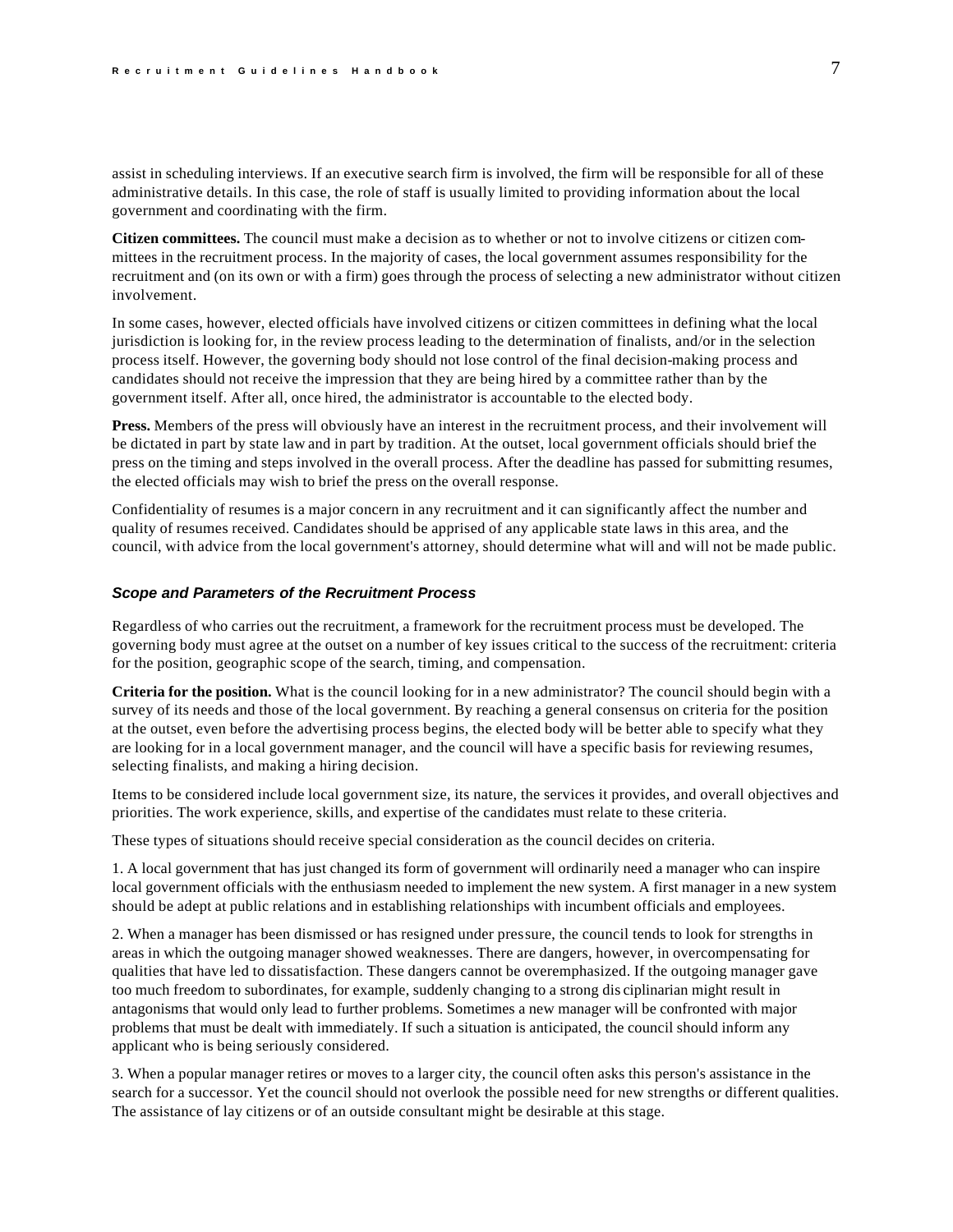<span id="page-8-0"></span>Although establishing criteria for the position can be an agonizing and difficult process, it does not have to be. In fact, with good leadership it can be a unifying and educational process for all concerned. (For more detail, see the section on the selection process.)

**Geographic scope of the recruitment.** Once a vacancy is advertised, resumes will usually be received from individuals in different parts of the country. At times, a particular executive search firm will specialize in attracting candidates from a certain region. It is assumed that the local government is looking for the best candidate and that all resumes received will be reviewed carefully.

For purposes of an aggressive search for candidates, however, some local governments will choose to focus on their state or region, thinking that these candidates may have a better understanding of and orientation to local problems, legal issues, financing alternatives, and similar matters. On the other hand, as local governments grow, they increasingly prefer an aggressive nationwide search for individuals who have demonstrated an ability to manage in a complex urban environment and who might bring a fresh perspective.

**Timing.** The timing of the recruitment can sometimes be affected by publication deadlines, which are important in terms of properly advertising the vacant position. An ideal timetable would provide at least 60 days from the start of the recruitment to the deadline for submitting resumes; 30 days to review resumes, conduct background checks, interview candidates, and make a selection; and at least 30 days for the new administrator to relocate.

Because top candidates often view submitting a resume as a major career decision, it is important that they have adequate time to consider the opportunity, discuss it with their families, and prepare an appropriate resume. Similarly, the council or the executive recruitment firm needs sufficient time to review resumes and conduct background checks to ensure that good candidates are not overlooked and that finalists meet the desired qualifications of the governing body. Again, it cannot be overemphasized that the recruitment should move forward expeditiously while at the same time allow adequate time for a thorough and comprehensive process.

**Compensation.** A final item to be considered at the outset of the recruitment is compensation. It is important for the local government to have some general understanding of the acceptable salary range, but it also is important that it leave itself some flexibility in this area.

The posture of public officials in most successful recruitments has been to leave salary open, commensurate with background and experience. This does nothing to discourage interested applicants from applying, yet it does not commit the local government to anything. This approach basically says that the locality wants the best administrator it can find, and that it does not expect anyone to come to work for less than what he or she is currently earning.

From a practical standpoint, every local government has compensation limits, and this can be taken into account by reviewing the current salary of applicants at the time finalists are selected. By leaving salary open at the outset, a locality has helped to ensure that it will have a maximum number of applicants to consider and it has left itself the flexibility to pay a higher salary that is what it takes to hire the first-choice candidate.

ICMA encourages local governments to establish a salary or salary range and to provide applicants with that information at the time the position is advertised. It does recognize, however, that this information cannot always be provided at the time of recruitment.

### *Recruiting Applicants*

Generating a sufficient pool of qualified applicants is a key part of the recruitment. It involves advertising for and soliciting candidates to be sure that qualified candidates are not overlooked. (Specifics of the applications process are discussed in the following section.)

**Advertising.** It is in the interest of the local government to be sure that everyone who might have an interest in the vacant position is aware that the recruitment process is under way. Thus the advertisement itself should be carefully worded and the advertising program should be comprehensive.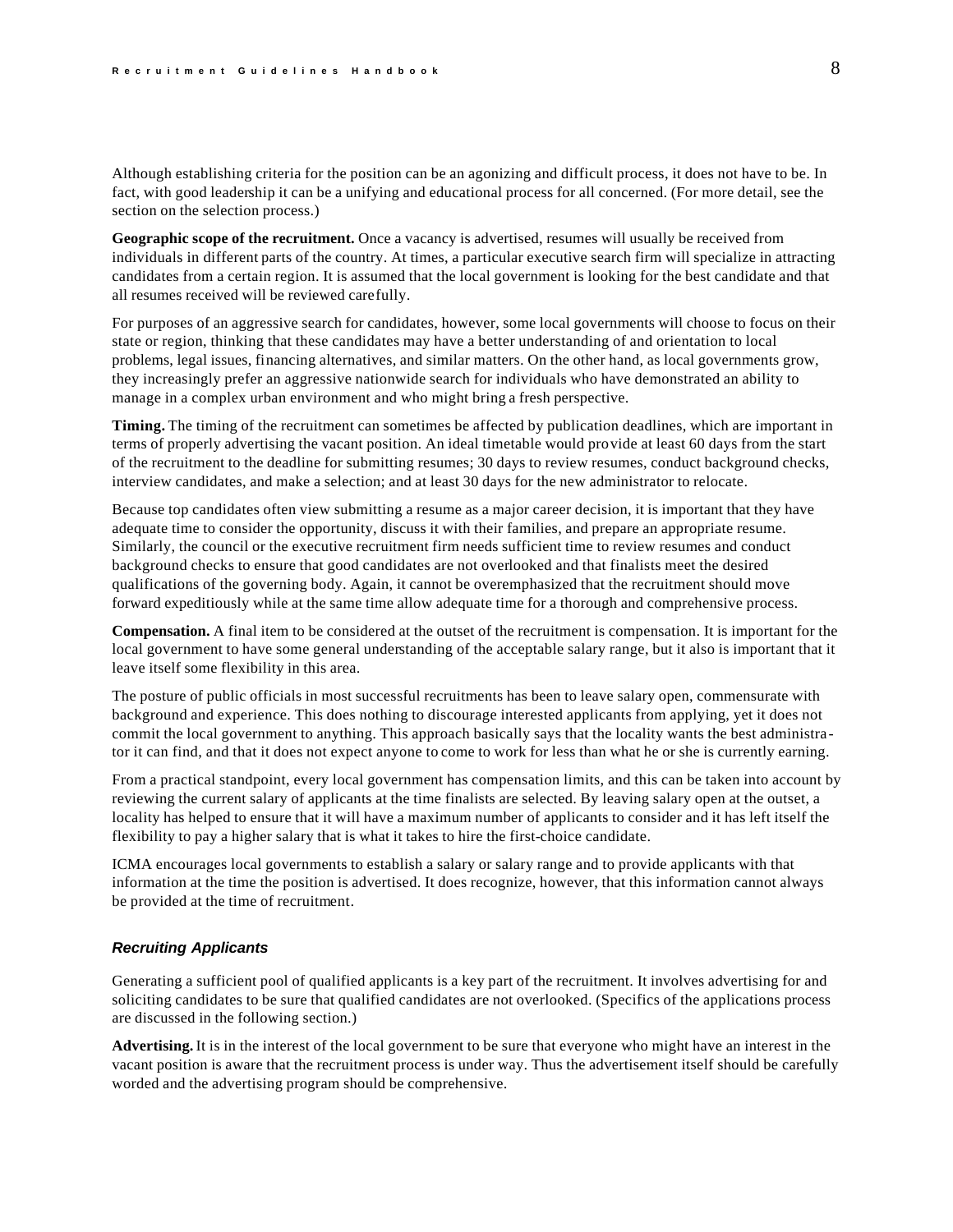To be comprehensive, however, an advertising campaign does not have to be extensive or expensive. Most local governments, for example, avoid advertising in general circulation newspapers for an administrator unless there is a local requirement to the contrary. This is an expensive form of advertising that produces few results.

More effective sources can be found with organizations directly related to local government. In addition to ICMA, this includes the National League of Cities, the National Association of Counties, the National Forum for Black Public Administrators, and the American Society for Public Administration. Resources at the state level include state municipal leagues and county associations.

Local governments have some flexibility when preparing and placing advertisements but at a minimum, the advertisement should include these items:

- Name of the local government.
- Title of the vacant position.
- Population of the local government.
- Amounts of the operating and capital budgets.
- Number of full-time employees.
- Services provided.
- Statement that salary is open and commensurate with background and experience.
- Filing deadline, including any special items of information desired like current salary and work-related references.
- Brief description of key areas of interest and desirable experience and qualifications.
- Where and to whom to send resumes.
- Web site of the local government.

Some publications permit the use of display ads that call for an innovative format incorporating the local government logo and/or graphics. For a modest extra cost, these ads offer the local government an additional opportunity to impress potential candidates.

**Solicitation of candidates.** While advertising can generate outstanding applicants, and local governments should look closely at all resumes that are received, local governments should supplement the advertising process by identifying outstanding potential candidates and inviting them to apply.

Useful sources of information about potential candidates include members of the local government, the current administrator, former and retired administrators, local government officials in adjacent communities, executive directors of state leagues, directors of university public administration programs, and ICMA Range Riders.

When soliciting candidates, once a list of names has been compiled—and the emphasis should be on quality rather than quantity—the council should send a letter of invitation advising the individual of the opening and requesting that a resume be sent if there is an interest in the position. The letter, which should be personally typed, should enclose a basic package of information describing the local government (see the section on applications) and the vacant position.

Once the letter has been mailed, a follow-up telephone call should be made to confirm that the letter was received, assure the recipient that it was not a form letter, indicate why the position is a good career opportunity, and answer questions. The same deadline for submitting resumes should be used in both the advertisements and the supplemental letters of invitation. For the purposes of confidentiality, all correspondence should be sent to the applicant's private residence.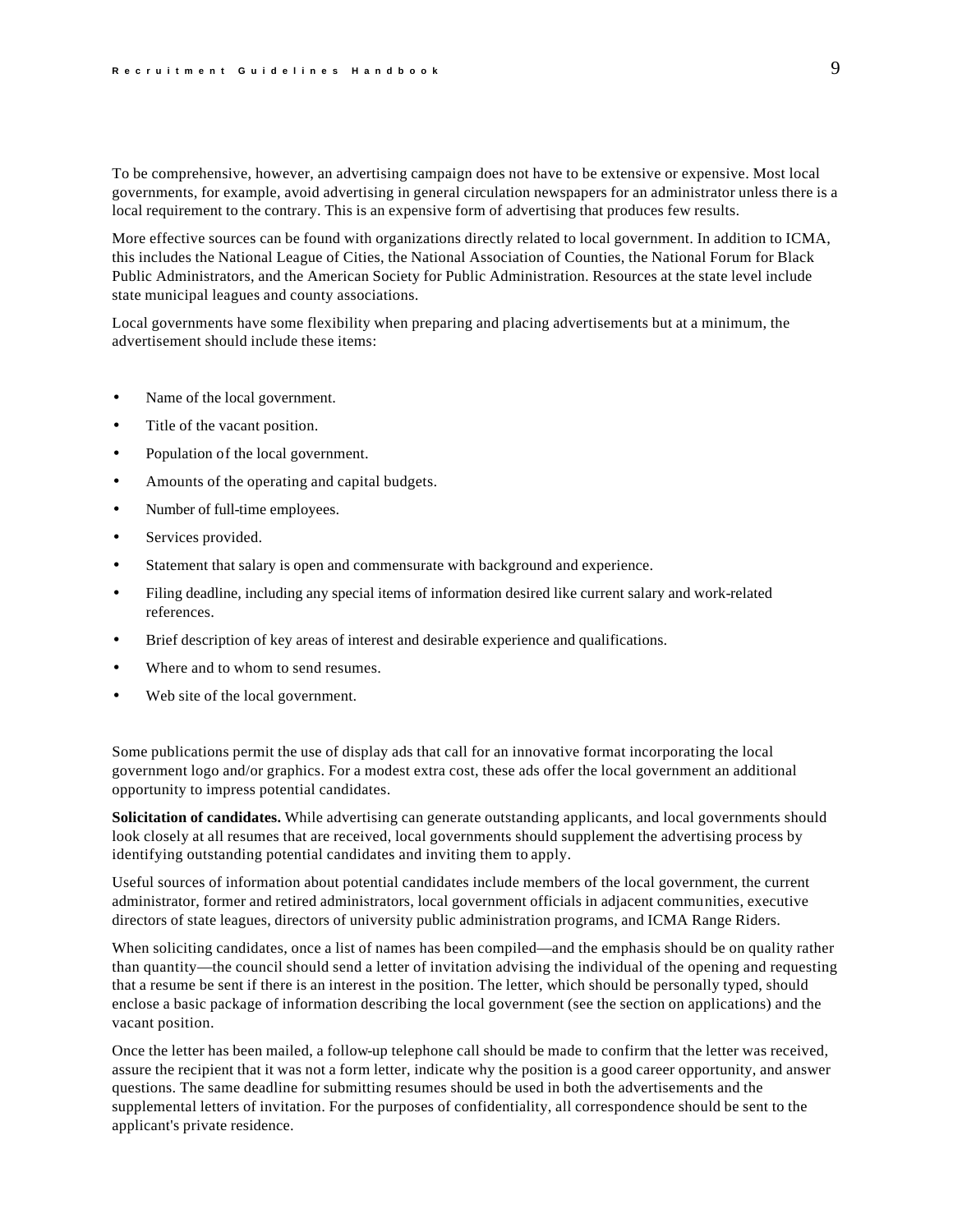<span id="page-10-0"></span>**In-house candidates.** The local government should be sure to inform local government employees of the vacancy and how and when to apply. It may be that the local government will even want to invite one or more employees to submit a resume. Whether in-house candidates are solicited or apply on their own, it is important that they be treated in the same manner as other applicants.

It should be made clear that if an in-house candidate is ultimately selected as administrator, it is only because the council felt that the candidate was the best choice in comparison with the other applicants. While most applicants will receive written notification of their status, the council may wish to talk personally with in-house applicants who were not selected to ensure good communication with staff, maintain morale, and help ensure an orderly and positive transition.

#### *Applications and Relations with Applicants*

The applications process is the point where effective screening of applicants begins. For this part of the recruitment to be successful, the council must proceed carefully and with considerable thought. This section deals with such issues as whether or not to use a standardized application form, providing potential candidates with key information about the position and the local government, and the importance of establishing and maintaining good relations with applicants. If high-quality candidates are to be encouraged to pursue the vacancy, then the local government needs to present a portrait of itself as a well-run, organized, and efficient organization.

**Application form.** Most local governments prefer to ask applicants to submit a resume in whatever format they believe will be most effective, rather than a standardized application form. From the standpoint of the applicant, this approach provides flexibility to present past work experience in a way that is directly related to the position in question. At the same time, it permits the local government to see how the applicant organizes and presents material in a written format. The manner in which materials are prepared can be an indication of real interest in the position.

If an application form is used, it should be easy to complete, and the information requested should be related to the vacant position.

#### *Relations with Applicants—Do's and Don'ts*

# *Do:*

Keep all candidates informed of their status at all times.

Select a short list of the most promising candidates.

Carefully check references on those candidates judged best qualified.

Call these candidates for interviews at your local government's expense.

Visit, if possible, the localities in which the most promising candidates work.

Send the candidates under consideration copies of your government's budget, charter, annual report, and other pertinent documents.

Pay expenses of candidates called for a second interview (and of their spouses/partners).

Be prepared to enter into a formal written employment agreement with the successful candidate.

Promptly notify all other candidates once the selection has been made.

Keep all information strictly confidential throughout the entire recruitment and selection process, unless state law requires otherwise.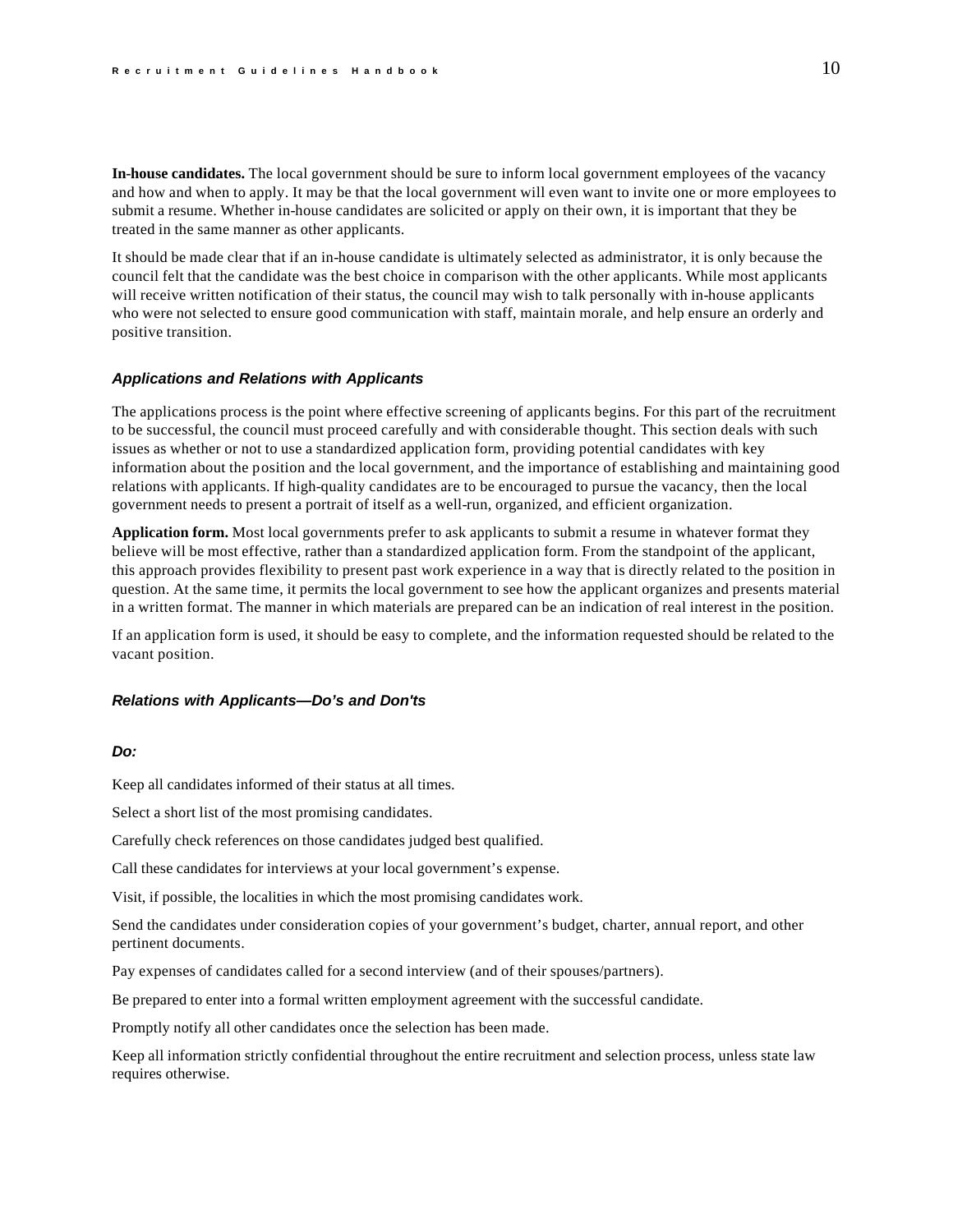### *Don't:*

Don't limit your recruitment and investigation to "home towners" or to a single candidate.

Don't' let the selection process last too long.

Don't expect to get all necessary information about candidates from written material.

Don't forget that you are seeking overall management ability, not technical competence in one specialized field.

Don't release for publication any names or local governments of candidates, unless state law requires it.

Don't overlook in candidates the need for municipal administrative experience and the advantages of value of college or university training, post-degree training, and continued professional development.

**Providing information.** Serious applicants will not submit a resume for consideration until they have done their homework and satisfied themselves that the vacant position does represent a good career opportunity. Often they will seek information from local government officials about the local government and the position.

This is one of the first places where a potential applicant will form an impression of the local government. If the impression created is that the recruitment is disorganized, that members of the local government are not sure what they are looking for or are saying different things, and that sufficient information about the locality is not easily obtained, potential applicants may simply lose interest and not apply.

On the other hand, if their impression is that the local government has spent time considering the position; that the recruitment is well organized; and that information is readily available, positive, complete, and effectively packaged, this can tilt the scales in favor of submitting a resume. Here are the items that a basic information packet should include:

1. A copy of the criteria for the position indicating key objectives and priorities as to what the local government is looking for.

2. Ordinance or charter requirements if they contain significant or unusual provisions regarding the position.

3. Summary information about the local government, including organization structure, personnel practices, number of employees, services provided, and budget data.

4. A timetable indicating the principal steps and time frame for the overall recruitment.

5. Information on the local government in the form of a chamber of commerce brochure or similar publication, if such is attractively prepared and available.

6.Web sites that contain information on the local government.

**Acknowledging applications/status report.** All too often, recruiters overlook the simple and courteous step in the recruitment process of acknowledging resumes as they are received and notifying applicants of their status as the recruitment proceeds. Prompt acknowledgment of resumes is one indication that the process is being handled in a businesslike way, and it can further impress the applicant positively.

Similarly, notifying all applicants as to their status, even if they are not selected as finalists, is a basic courtesy that will affect how the candidate views the local government. The initial acknowledgment also should inform the applicant of the recruitment timetable. Unless there are unusual or unanticipated delays, this notice should be sufficient until applicants are actually notified as to their final status. To maintain confidentiality, all correspondence should be directed to the applicant's home, not business address.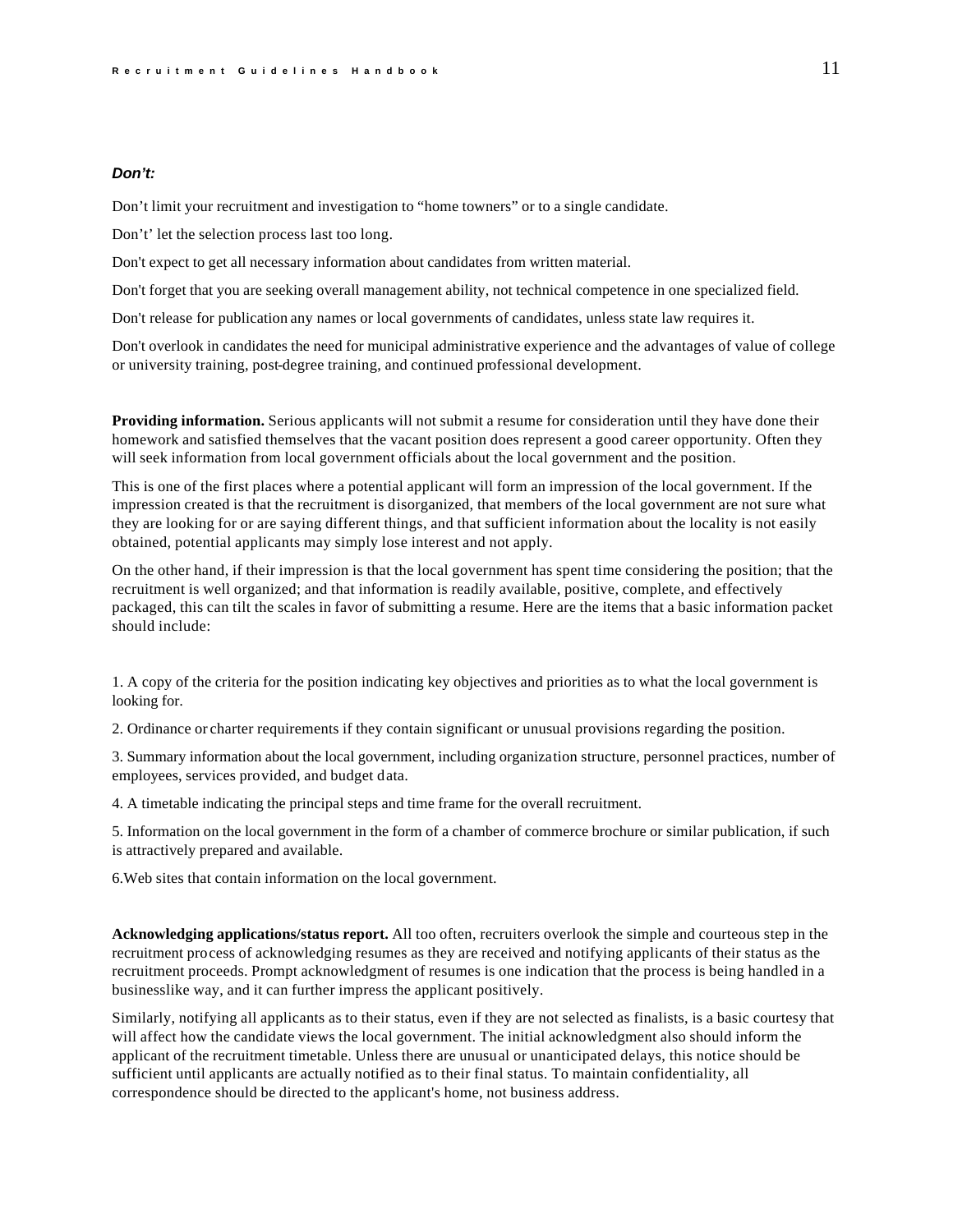<span id="page-12-0"></span>**Confidentiality.** Confidentiality is an important consideration in any recruitment. Applicants are concerned about the potential damage to their present job security and long-term career opportunities if premature disclosure of their interest in another position is made public. While applicants realize that the local government will want to contact their present employer to conduct background checks and assess the job they have done, they typically prefer to wait until it is clear that they are going to be considered as finalists for the position.

The elected body should determine, at the outset, the extent to which the recruitment process will be confidential. This should be decided with advice from the local government's attorney because open record and disclosure statutes vary from state to state. If disclosure of applicants' names is likely to occur at any point, potential applicants should be advised so that they may take this into account in deciding whether or not to pursue the vacancy.

From a recruiting standpoint, assurance of confidentiality will result in more applications being submitted, particularly from those who are presently employed elsewhere. Because of the importance of confidentiality to both parties, such assurances should be honored and contacts with present employers should be coordinated with the applicants in order to provide the applicants with adequate time to first notify their current employer. There is no faster way to damage the image of the local government and to lose good applicants than to violate the trust or assurance that was given regarding confidentiality.

### *Selection Process*

Once the deadline for submitting resumes has passed and all applications have been received, the selection process begins. Principal steps include reviewing applications, determining finalists, interviewing finalists, conducting such post-interview activities as second interviews, and making the final selection.

#### *Reviewing Applications*

The selection process begins with a review of all resumes that have been submitted. The advertised deadline for submitting resumes usually is viewed as a planning deadline; therefore, all resumes are considered even if they arrive after the deadline. Because it is not unusual for a local government to receive in excess of 100 resumes for a vacant position, guidelines must be in place for the review to be efficient and thorough.

One approach is to give each member of the council a fixed period of time to review all resumes and to recommend those applicants who should receive further consideration. One councilmember will then group the common choices together and resolve whether those who were not picked by the majority of the reviewers will receive further consideration.

Another approach is to ask a committee of the council to assume responsibility for the application review process and to recommend a group of finalists to the council as a whole. Sometimes the local government calls on managers in the area or ICMA Range Riders in the state to assist in the narrowing-down process. Applicants should be advised if this last procedure is used, the confidentiality of resumes should be maintained. In other cases, a search firm or the locality's human resources officer can make a first cut to reduce the applicant pool.

Here are steps that are particularly important in the resume review process:

1. All resumes should be acknowledged. Ideally, resumes will be acknowledged as soon as they are received. The acknowledgment should incorporate a broad timetable that provides the council with adequate review time before finalists are selected.

2. The process should move forward as promptly as possible. If the review process takes too long, it alerts the candidate to a possible lack of leadership and indicates that the process is not well organized. Such signals can cause well-qualified applicants to have second thoughts and to change their minds.

3. The confidentiality of resumes should be maintained and should be consistent with applicable state law and the advice of the local government's attorney. Contact with others as part of the review process is important and even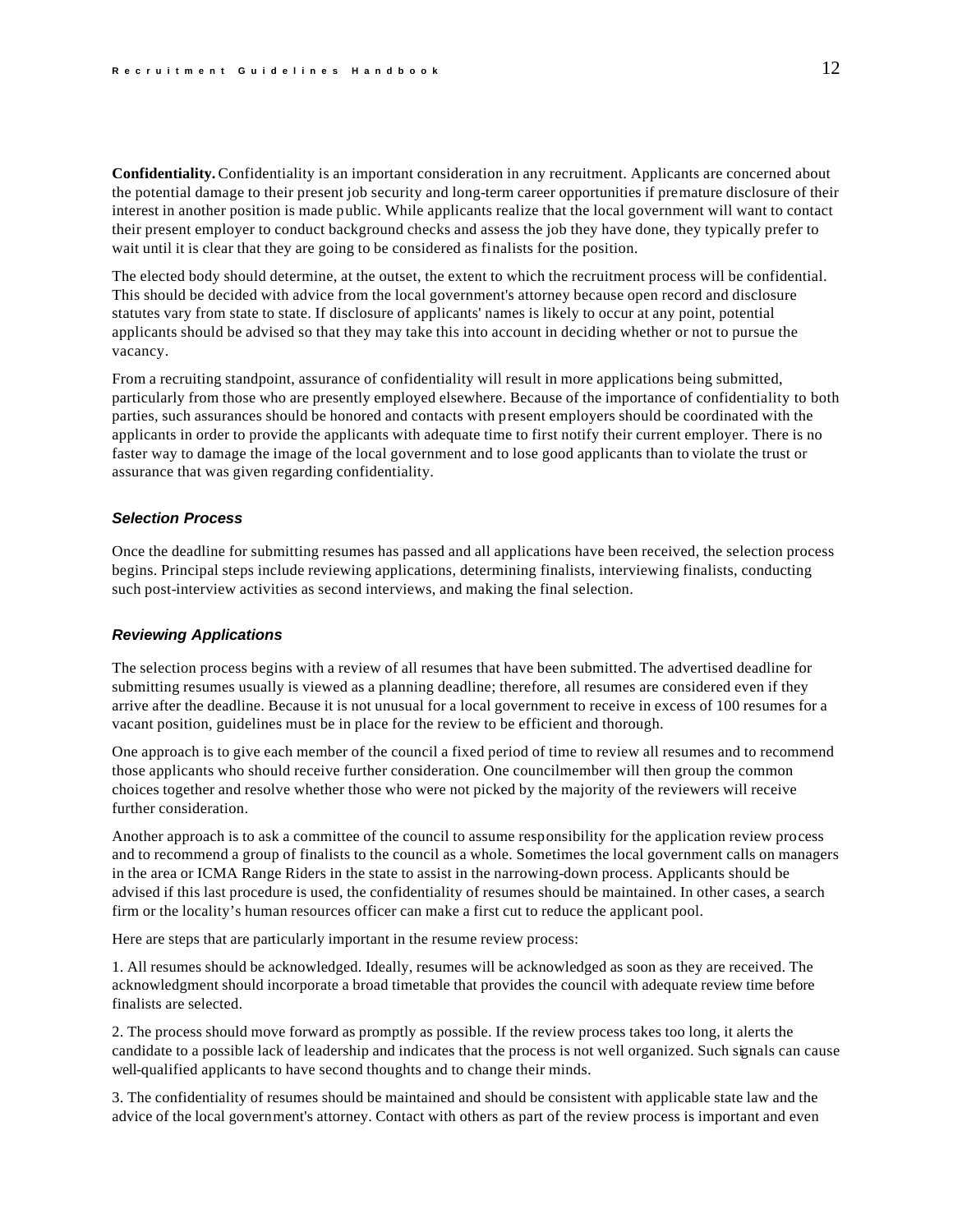<span id="page-13-0"></span>expected but it should be coordinated with the applicant. The local government must avoid jeopardizing an applicant's current position. Thorough background checks and references are usually conducted after the council has narrowed down the group of applicants and after the candidate has been informed that references and others will be called.

4. Resumes should be evaluated against the criteria for the position that were developed at the outset of the recruiting process. Here are criteria to look for in the review process:

- Has the applicant had experience working in a local government of comparable size?
- Has the applicant had experience with the variety of services delivered by the local government? Has the experience been comparable in terms of budget size and number of employees?
- Has the applicant worked in a similar geographic area? Is the applicant likely to be comfortable in a rural or urban setting and familiar with the usual problems faced by the local government?
- What specific responsibilities has the applicant had, and what has the applicant accomplished? How does this compare with the objectives and priorities of the local government?
- Has the applicant had broad administrative and supervisory authority, or has the experience of the applicant been limited to research or administering activities in specialized areas?
- Has the applicant worked directly with the local government in the past? Does the applicant have experience working with citizen and other groups?
- What is the employment history of the applicant? Does it suggest a pattern of broad experience and increasing responsibility? Does the applicant have good tenure with each employer, or is there a pattern of frequent movement from one position to another?

Whereas a short tenure in the previous position may or may not be significant, a series of short terms should be a warning that more thorough inquiry is needed. By the same token, 10 years of experience is not necessarily preferable to five, or five to three. In fact, a person with a long tenure in one position may find it difficult to adjust to another. Similarly, age also does not necessarily correlate with maturity of judgment or adaptability.

- Is the applicant concerned with continuing professional development and participating in training programs and professional organizations?
- What is the current salary of the applicant? Does it fit within the parameters of the local agency?
- How have the resume and letter of transmittal been prepared? Do they suggest a real interest in the position? What does the resume itself tell about the person?

### *Determining Finalists*

When the resume review process has been completed, it should be possible to narrow the total group of applicants to a smaller group of perhaps 15 to 25. This group will be subject to more thorough background checks and ultimately narrowed to an even smaller number of applicants. The latter group will be designated as finalists and invited for interviews. These considerations are important when determining finalists:

1. The council should resist the temptation to select finalists before background checks have been completed. One of the resume reviewers may suggest, for example, that based on the resume alone, the council should select finalists and move right ahead to the interviews.

However, while resumes are helpful as an initial screening device, they also can be misleading. They reveal nothing about the management style, personality, or interpersonal skills of the individual in terms of his or her ability to work effectively with people. They also can create an exaggerated impression of actual work experience, responsibilities, and accomplishments. It is neither practical nor necessary to conduct background checks on all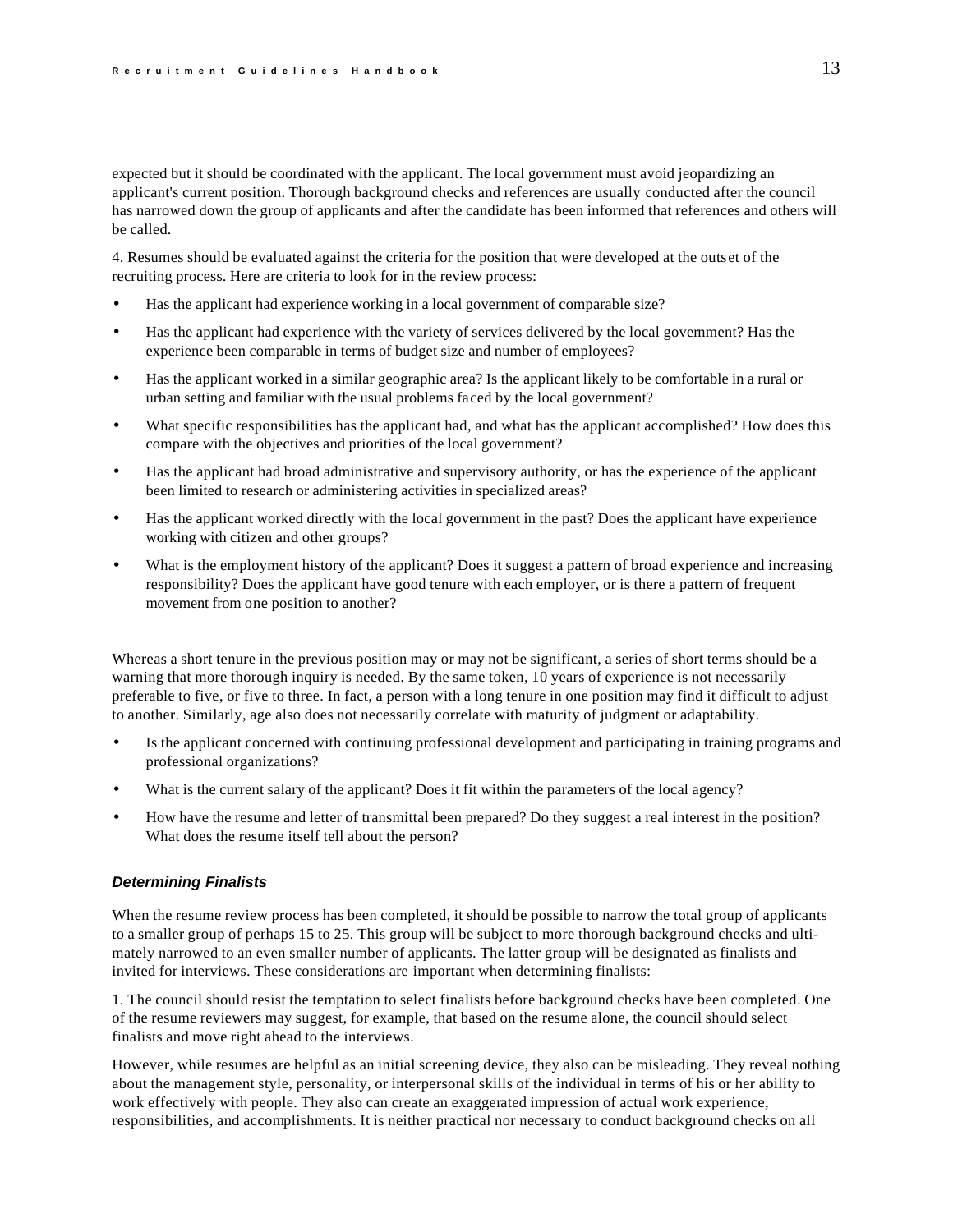<span id="page-14-0"></span>applicants, but an important interim step is to conduct background checks on a smaller group as a prelude to and basis for selecting finalists.

2. Be sure the background checks are work related. The purpose of the background checks is to provide a solid reading of the candidate's ability to handle the job and to work with people. Consequently, background checks should be conducted primarily with people who know local government, understand the job of a local government manager, and have a firsthand knowledge of the performance of the applicant in this area.

Such work-related background checks would normally be based on conversations with current and former members of the local government, including the mayor and councilmembers; staff members with whom the applicant has worked closely and/or supervised; and others who have worked closely with the applicant, including the chamber of commerce director and the superintendent of schools. Background checks also can be conducted with state/provincial association officers, institutes of government staff members, and state league directors.

As indicated previously, confidentiality is extremely important, and the local government should be sure to coordinate with the applicant in terms of any background checks that are undertaken.

3. When conducting background checks, these guidelines are important for ensuring consistency and thoroughness:

- Have one person perform all the background checks. This can be difficult for one person to handle, however, especially if three background checks are desired. Also, it can be helpful if two or more people compare notes on the same candidates.
- Address similar issues and questions to each applicant to provide a good basis for comparison.
- Talk with enough people to get a consistent reading as to the strengths and weaknesses of the individual. If a person can say only good things about the applicant, ask him or her directly what weaknesses the applicant has.
- Use the background checks to learn about the applicant's ability to work effectively with people, to develop a more complete understanding of the applicant's work experience and specific accomplishments, and to see if the applicant's qualifications match the criteria for the position.
- Include verification of educational credentials in the background check process.

There is another possible step to use to narrow down the list of finalists. The candidates can be asked to respond in writing to a limited number of questions that members of the governing body agree on. These might include asking how the person would handle a particular situation or asking if he or she has had experience dealing with specific situations.

4. The group of finalists should be large enough to expose the council to an array of personalities. In most cases, a minimum of five candidates should be interviewed as finalists. The local government also may wish to establish a backup group in case some of the finalists decide not to pursue the position any further.

# *Interviewing Finalists*

Once finalists have been selected, the interviewing process begins, and the local government can proceed with these steps:

1. Confirm with each candidate that he or she has been selected as a finalist. Each finalist should be congratulated and made to feel that the council is pleased to have reviewed his or her resume. At the same time, the continuing interest of the individual in the position should be confirmed.

2. Advise each finalist of the nature of the interview process, including date and time. Confirm for the finalist now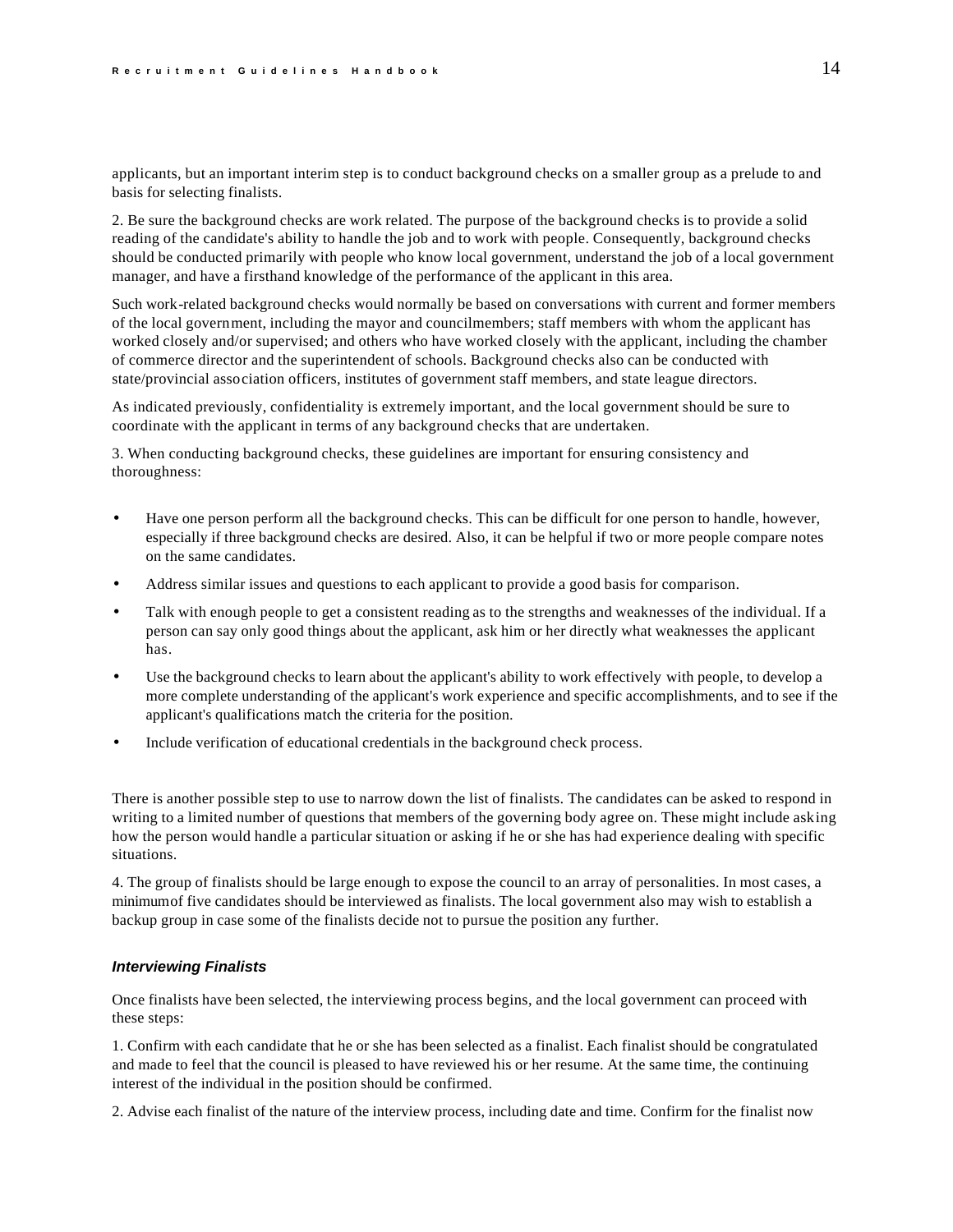many others will be interviewed, whether there are any in-house candidates, and when you expect to make a decision. Indicate that all such information will be confirmed in a follow-up letter.

3. Assure the applicant that confidentiality will be maintained, unless state law or the advice of the local government's attorney dictates otherwise. The applicant should be advised if the names of finalists are to be made public and given the opportunity to withdraw.

4. Indicate that a more complete package of information about the local government will be mailed directly to the applicant's home in advance of the interview. Here is information that might be included:

- Current budget and financial report.
- Recent bond prospectus.
- Organization chart.
- Personnel rules and regulations.
- List councilmembers and their occupations.
- Copies of council minutes for the past several months.
- General plan and land use map.
- Statement of local government goals, objectives, and priorities.
- Any other material that would be of particular relevance, given the goals and objectives of the local government and the criteria for the position.

5. Confirm local government policy on reimbursement of expenses incurred in conjunction with interview. Most local governments reimburse candidates for all out-of-pocket expenses, including reasonable transportation, room, and board. ("Reasonable" is intended to eliminate first-class airline tickets, four-star hotels, and gourmet restaurants.)

Such reimbursement of expenses is another way the local government can demonstrate its interest in the candidate. It reinforces the positive nature of the recruitment process and makes the difference in some cases as to whether the finalist is able to attend at all. In cases where there is strong reluctance on the part of the council to reimburse all expenses, the local government can share expenses with the candidate or can agree to reimburse all expenses incurred after the first trip.

The local government staff can offer to handle all reservations, transportation, and related matters but this can be cumbersome and time consuming. In most cases, the local government confirms the time and place and lets the finalist make his or her own arrangements. Finalists usually prefer this approach as well.

The interview itself can take a variety of forms. (See section with suggested interview questions.) Two techniques commonly considered are the traditional interview and the assessment center evaluation and interview.

**Council interview.** Typically, the elected body as a whole meets individually with each finalist. Most local governments use this approach. During the interview they question the applicant about a variety of matters like overall work experience, specific accomplishments, career objectives, alternative approaches to practical problems faced by the local government, and similar matters. The interview gives the candidate an opportunity to evaluate the elected body as a group and to ask questions. An important issue to discuss during the interview is the council's working relationship with the manager, clarifying all roles and responsibilities.

Organizing this type of interview is relatively easy and does not require a large commitment of time on the part of the local government and candidate. It can create a comfortable setting that contributes to an open and relaxed discussion. Because this initial interview may be limited to an hour, a second interview with one or more of the finalists may be desirable.

**Assessment center evaluation and interview.** The assessment center technique involves role playing and other exercises with the candidates as a group, in addition to the traditional interview. It is most frequently used in the recruitment of public safety and other management-appointed positions (and has been used only occasionally by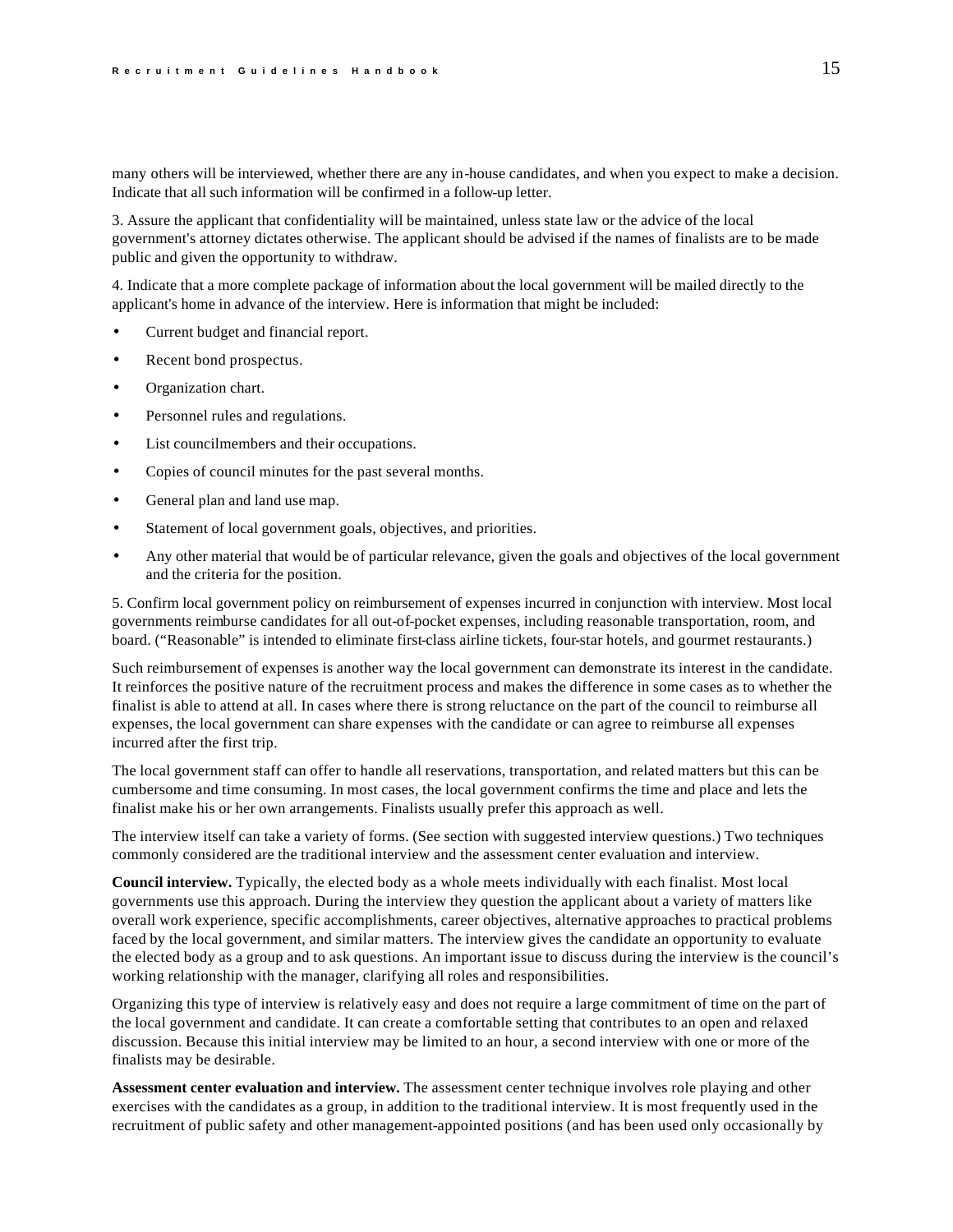local governments recruiting administrators), but if well planned and organized, it can be used effectively in recruiting a local government administrator.

The major advantage in an assessment center interview is that the employer is able to see how one candidate relates to others in a group situation. Because it tends to pit one candidate against another in a group situation, however, it is important that the candidates be properly briefed to minimize any concerns regarding the process. In addition, this technique can work only if all councilmembers are committed to taking the time necessary for role playing and if they feel comfortable participating in an "acting" situation.

Regardless of which technique is used, these guidelines are important:

1. The interview process should be well organized and the setting comfortable. All members of the local government should participate but one discussion leader should be designated. The interview process not only provides the council with an opportunity to improve its knowledge of finalists, but it also influences the candidate's interest in the position. Because the process should help cement the interest of the candidate in the position, local government officials may wish to arrange additional events like a dinner or a tour of the local government.

2. The council may choose to supplement the usual discussion between councilmembers and finalists by inviting staff or community leaders to participate. For example, finalists may meet with department heads or other staff to review departmental operations in more detail or to receive a tour of the local government. Or, finalists may meet with selected community leaders to receive their input on matters they consider important to the local government.

If this option is taken, it should be made clear to all involved that these meetings are designed to provide the candidate with additional information on the local government and will not be involved in the actual selection of the administrator. Obviously, the councilmembers should carefully select the individuals with whom the finalists will meet. Again, the importance of maintaining confidentiality cannot be overemphasized.

3. If the spouse/partner of the candidate is invited to accompany him or her, it is important that this part of the process be as well organized as all matters concerning the candidate directly. Here, too, an important impression about local government image is being made. The interests of the spouse/partner should be carefully determined and accommo dated. This could include a tour of the local government, an opportunity to talk with realtors and visit homes, and a briefing on schools in the area and local employment opportunities. Spouses/partners should never be included in a formal interview process, nor made to feel as if they are being interrogated in any way.

4. During both the formal and informal meetings between the council and the finalist, discussions and questions should focus on the criteria for the position that were established at the outset of the recruiting process. Obviously, discussions should stay within acceptable legal parameters and should not touch on politics, religion, and sexual preferences.

5. Do not spend time during the initial interview talking about compensation, except to ask what the expectations of the finalist are in this area. If the council is aware of general expectations, they can take this into account in making a final selection and in subsequent negotiations on total compensation. To discuss this subject in any detail during the initial interview detracts from the time needed to consider more substantive questions and can result in a defensive or argumentative atmosphere with a candidate before it is even clear that the position will be offered.

6. The personal interview should occupy at least an hour. It is difficult to pursue a range of questions in less time, and it will be offensive to the candidate who may have traveled some distance for the interview.

7. A final guideline, regardless of which interview technique is used, is that the council should continue to avoid impulsive action and should take whatever time is necessary to arrive at a comfortable and well-reasoned decision. However, again, the interview process and related follow-up activities should move forward as promptly as possible so as not to lose momentum or encourage serious applicants to have second thoughts. Of course, once a final decision has been made, all of the other applicants should be notified of their status.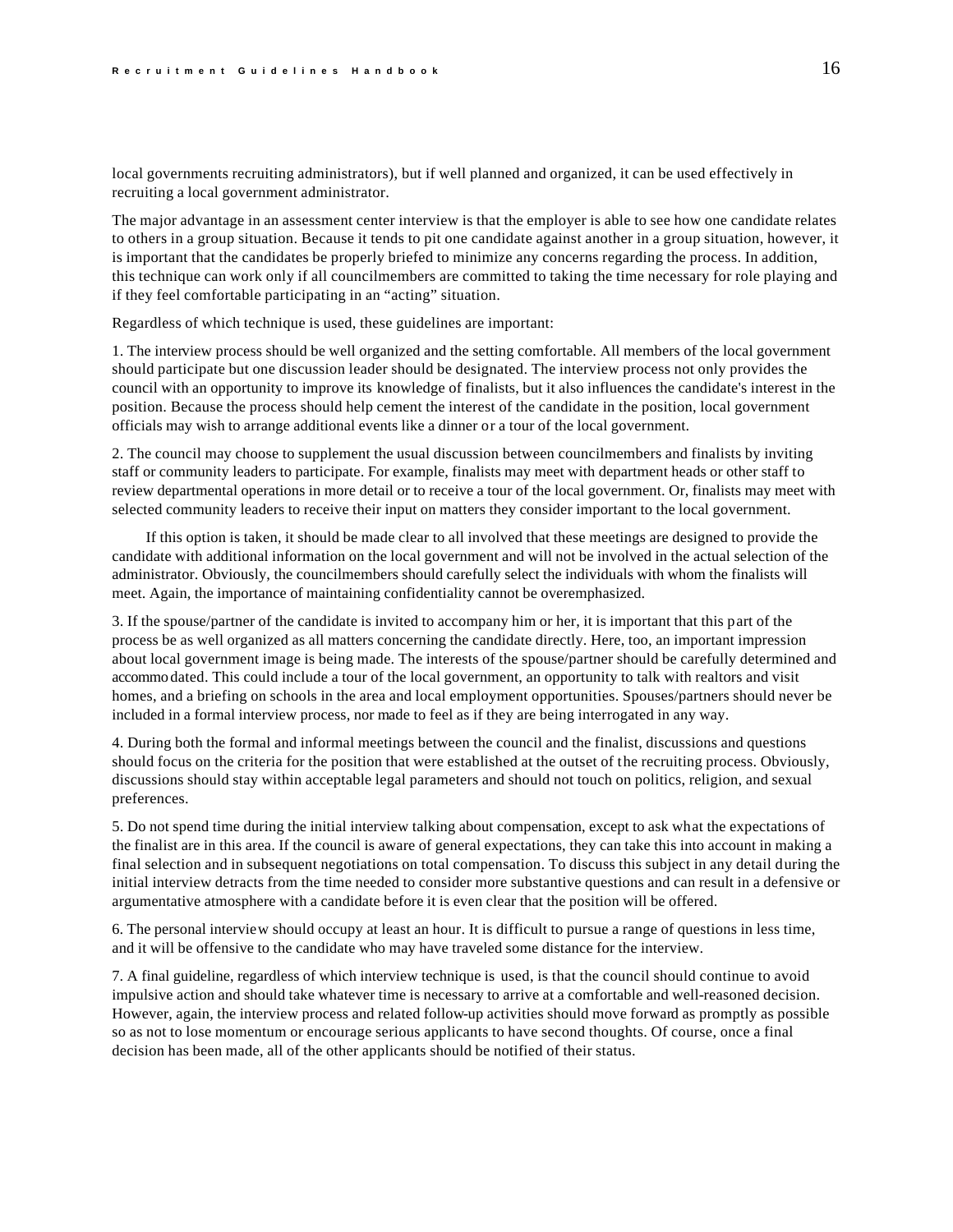### <span id="page-17-0"></span>*Post-Interview Activities*

When the interview process is over, either one person has emerged as the clear choice of the council, or the pool of candidates has been narrowed down to several whom local officials would like to pursue further.

If there is one person who is the clear first choice, the council can simply notify the candidate, confirm his or her willingness to accept the position, and then move right ahead to finalize a total compensation package and discuss other related arrangements (see section on finalizing arrangements). A second interview at the council's option can provide the opportunity to discuss the position and the applicant's qualifications in more detail.

If, on the other hand, there are still two or three applicants to whom the council would like to give further consideration, several options exist. The council may wish to invite the candidate, and possibly the spouse/partner, back for a second interview. A longer interview, coupled perhaps with some sort of function such as a dinner, can often provide the insight needed to make a final decision.

Conducting more extensive background checks with individuals in the candidate's current community or making an on-site visit to the candidate's current community are other options. Either of these latter two activities can be helpful in reaching a final decision, but it is essential that they be conducted with the full advance knowledge of the candidate. It also is advisable to conduct a discreet credit and police check.

Until all arrangements have been finalized with the first-choice candidate, the council may wish to hold off notifying the other finalists, if the council is unable to satisfactorily conclude negotiations with their first choice, they may need to engage in discussions with one or more of the other finalists. Again, from an image standpoint, it is important that all applicants learn first about selection from the local government as opposed to hearing about it from another person or reading it in a newsletter, professional publication, or the press.

### *Finalizing Arrangements*

Once the local government has made its decision and the candidate has indicated a willingness to serve as a local government administrator, there are a number of final arrangements to be completed. They include negotiating a compensation package and completing transition activities. Only then can the new administrator relocate and begin work.

# *Negotiating Compensation*

Because negotiating a total compensation package can be a long and frustrating process, the council needs to ensure that relations with the new administrator get off to a good start. Nothing should happen that causes the new administrator to reconsider.

- First, the atmosphere should be friendly and relaxed.
- Second, the approach of the negotiator should be flexible; negotiating implies a willingness to consider options and alternatives in pursuit of an acceptable package. There may well be more than one way to meet the financial objectives of the new administrator.
- Third, the council should be realistic. No matter how beautiful and desirable the community or position may be, no one (except in highly unusual circumstances) will accept the new position without an increase in pay over his or her present salary.

In compensation negotiations, base salary is the place to start. The councilmember conducting the negotiation should keep these questions in mind.

- 1. Ultimately, what salary will be acceptable to the council?
- 2. What is the bargaining range?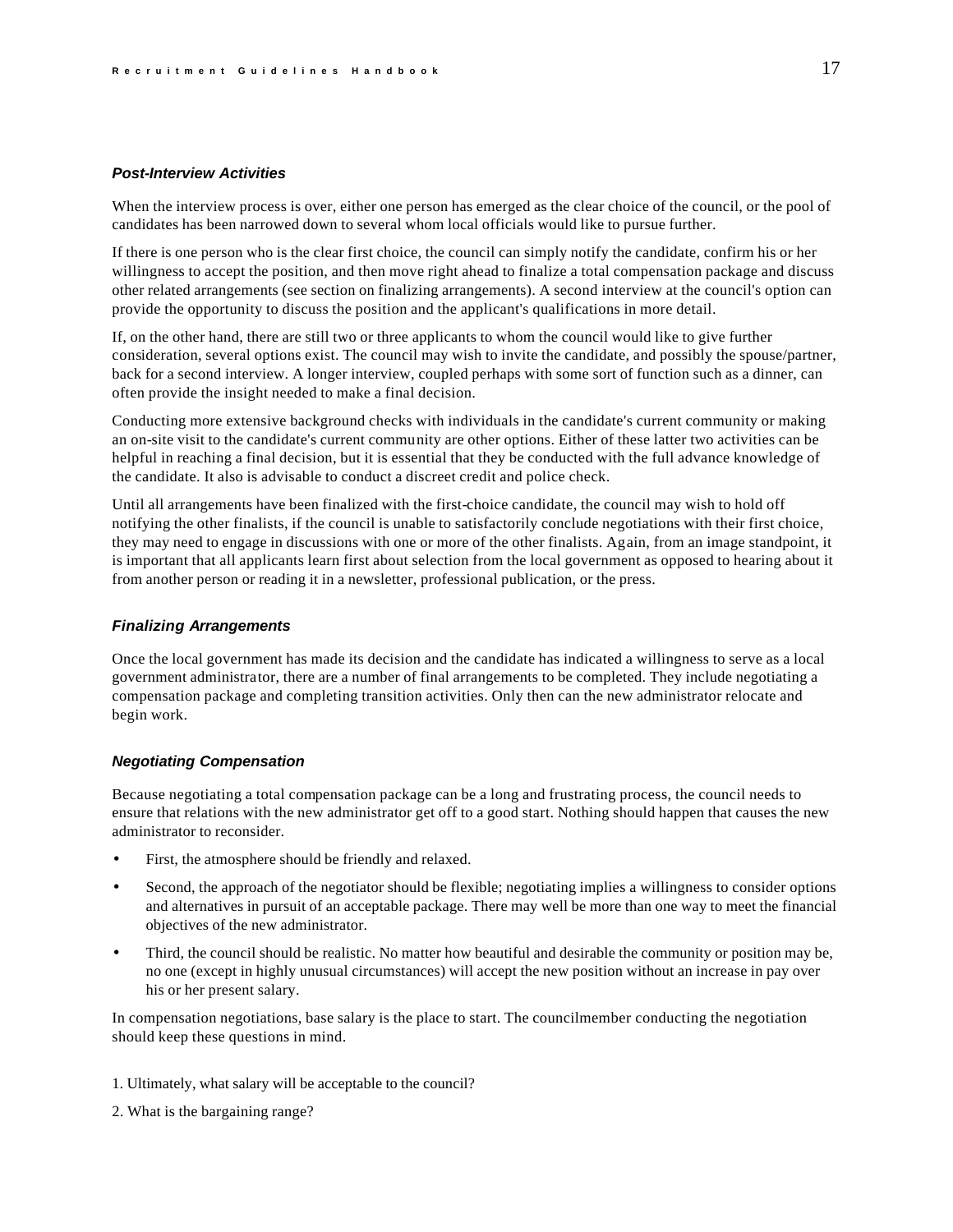3. What is the current salary of the applicant?

4. During the interview, what type of salary and total compensation package did the candidate discuss?

ICMA, the National Association of Counties, and state leagues of cities and counties are sources of information on the salaries of administrators in local governments around the country.

Elements of a total compensation package typically include:

- Base salary.
- Deferred compensation.
- Severance pay.
- Use of government car or car allowance.
- Retirement plan.
- Medical and other insurance (dental, optical, life, disability).
- Vacation.
- Holidays.
- Sick leave.
- Membership dues and conference attendance fees.

Before the negotiation begins, the council should ask the candidate to provide a written itemization of current total compensation, along with a copy of a current employment agreement, if one exists.

After receiving this information, council should outline a proposed package. Usually there will be no negotiation on some benefits that are similar from one local government to another, such as medical insurance or holidays. Variables most often relate to cash compensation, take-home pay, and particular financial objectives like deferred compensation.

The proposed compensation package should (1) leave the individual whole on basic benefits; (2) provide an appropriate step forward in cash-related benefits; (3) ensure an increase in take-home pay, and (4) deal with any particular financial objectives that the new administrator may have.

During the negotiations, some issues will arise that do not relate to the total compensation package but may well have significant financial implications for both the local government and the applicant. Both parties need to be flexible and realistic in dealing with these issues:

**Moving expenses.** It is common for local governments to pay the one-time cost of moving the administrator and his or her family and household furnishings to the new local government. Sometimes both parties agree on a "not-toexceed" figure based on estimates from moving companies.

**Temporary housing.** An allowance for temporary housing is usually provided until the new administrator is able to sell his or her former home and/or relocate the family. Typically, this amount is sufficient to cover the cost of a modern furnished apartment or condominium. Again, both parties may agree to a fixed time period or amount.

**Commuting expenses.** As with temporary housing, the local government often will agree to reimburse the administrator for periodic family visits or for the spouse/partner to visit for house-hunting purposes.

**Housing assistance.** Regional variations in the cost of housing or housing financing can complicate the negotiations. There now is considerable precedent for local governments—using appropriate safeguards and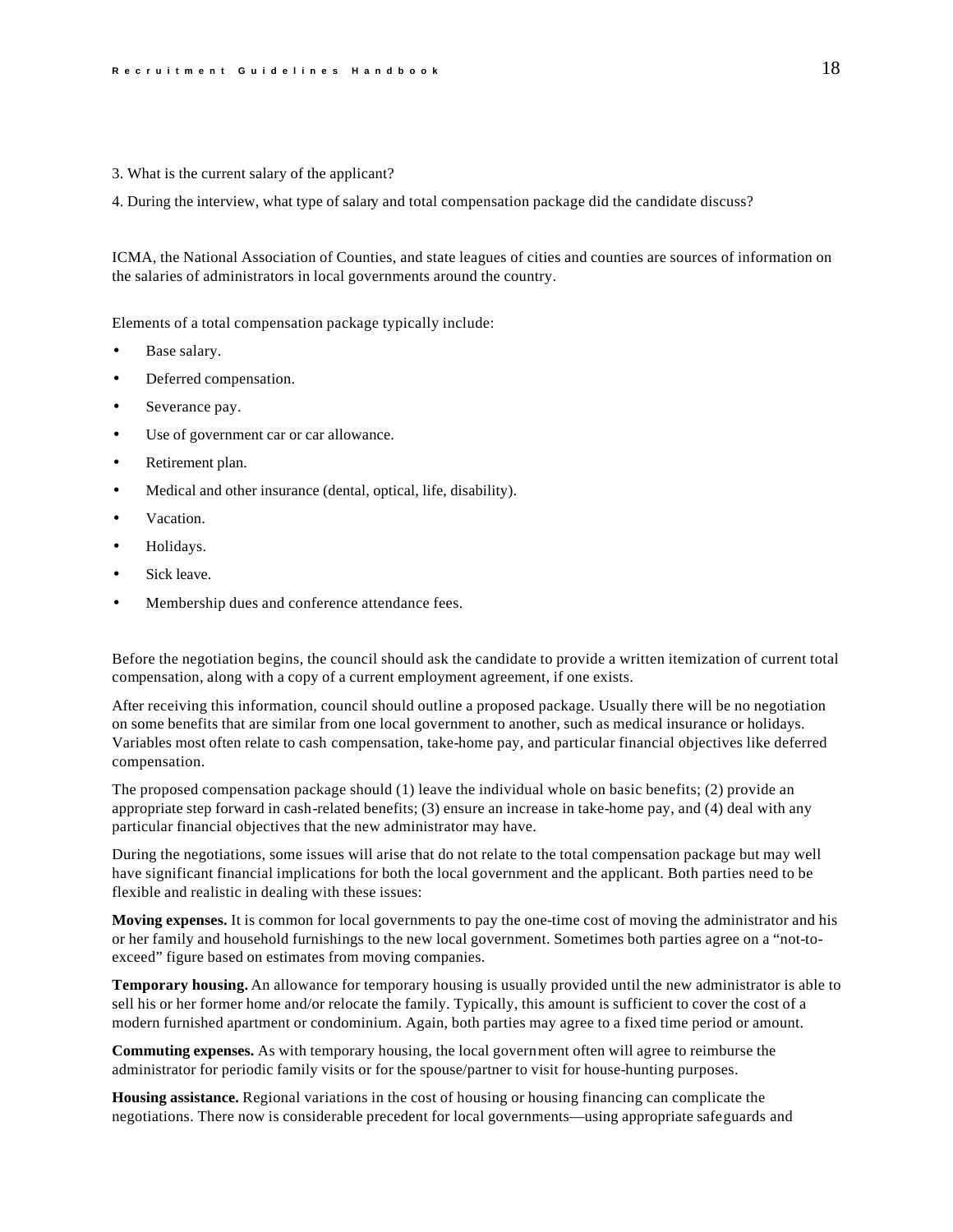<span id="page-19-0"></span>limits—to assist in the purchase and/or financing of housing for the new administrator. A variety of options exist, including a loan, a salary supplement, or a shared equity purchase.

Finally, the council should be prepared for the possibility that they will be unable to reach agreement on compensation or other matters with the first-choice candidate. In these instances, the local government typically enters into negotiations with its second-choice candidate. As indicated previously, once an agreement has been finalized, all other applicants should be promptly notified that they were not selected.

Once salary, benefits, and other finance-related issues have been worked out, it is time to move to a few remaining and important transition activities.

### *Transition Activities*

After the local government and new administrator have reached agreement on such issues as compensation, starting date, and method and timing of announcing the selection in the administrator's new and old local government, transition activities begin.

**Employment agreement.** Written employment agreements are increasingly used to avoid any misunderstanding on the part of either party. It is in the interests of both the community and the manager to have a written summary of the terms and conditions of employment to which both parties have agreed. The stable working situation created by an agreement helps attract and keep top-flight managers in a generally mobile profession. Spelling out the salary, benefits, and other conditions of the manager's job puts those items where they belong—on a piece of paper where both parties can know what is expected—and removes them from the daily agenda of managers and elected officials.

While such an agreement usually does not refer to a specific term of employment, permitting either the local government or the administrator to terminate for cause or at will, it should include a section providing the administrator with severance pay for a fixed period of time if he or she is terminated by the local government. This

provides important personal and professional security for managers who have the rather unique situation of working at the pleasure of the governing body with the possibility of being dismissed for any reason at any time.

While not a lengthy legal document, the employment agreement usually is drafted by the local government's attorney. The new administrator often is given an opportunity to prepare a first draft for consideration. ICMA recommends the use of employment agreements. If an employment agreement is not used, at a minimum a formal letter of understanding should be prepared.

**General assistance.** For a smooth transition, the local government should offer whatever general assistance the new administrator might need in moving. Such assistance might include introductions to realtors and bankers, support to the spouse/partner in finding suitable employment, and similar activities.

Orientation meetings. The local government should arrange to introduce the new administrator to department heads and local government staff. While the new administrator may have met some of these people during the interview process, a special meeting or reception can be a pleasant way to turn over responsibility. Similar meetings, briefing sessions, and/or receptions can be arranged to introduce the new administrator and his or her family to community groups, civic leaders, and citizens in general.

**Local government work session, orientation, and review of objectives.** It is desirable to have an initial work session with the new administrator to discuss and clarify initial expectations on both sides and to review goals and objectives. Even though some of these issues may have been raised during the interview process, communication from the outset can help ensure a smooth working relationship.

**Performance evaluation.** Using the position's goals and objectives as a starting point, the local government and new administrator should agree to an annual or semi-annual review of the performance of the administrator. This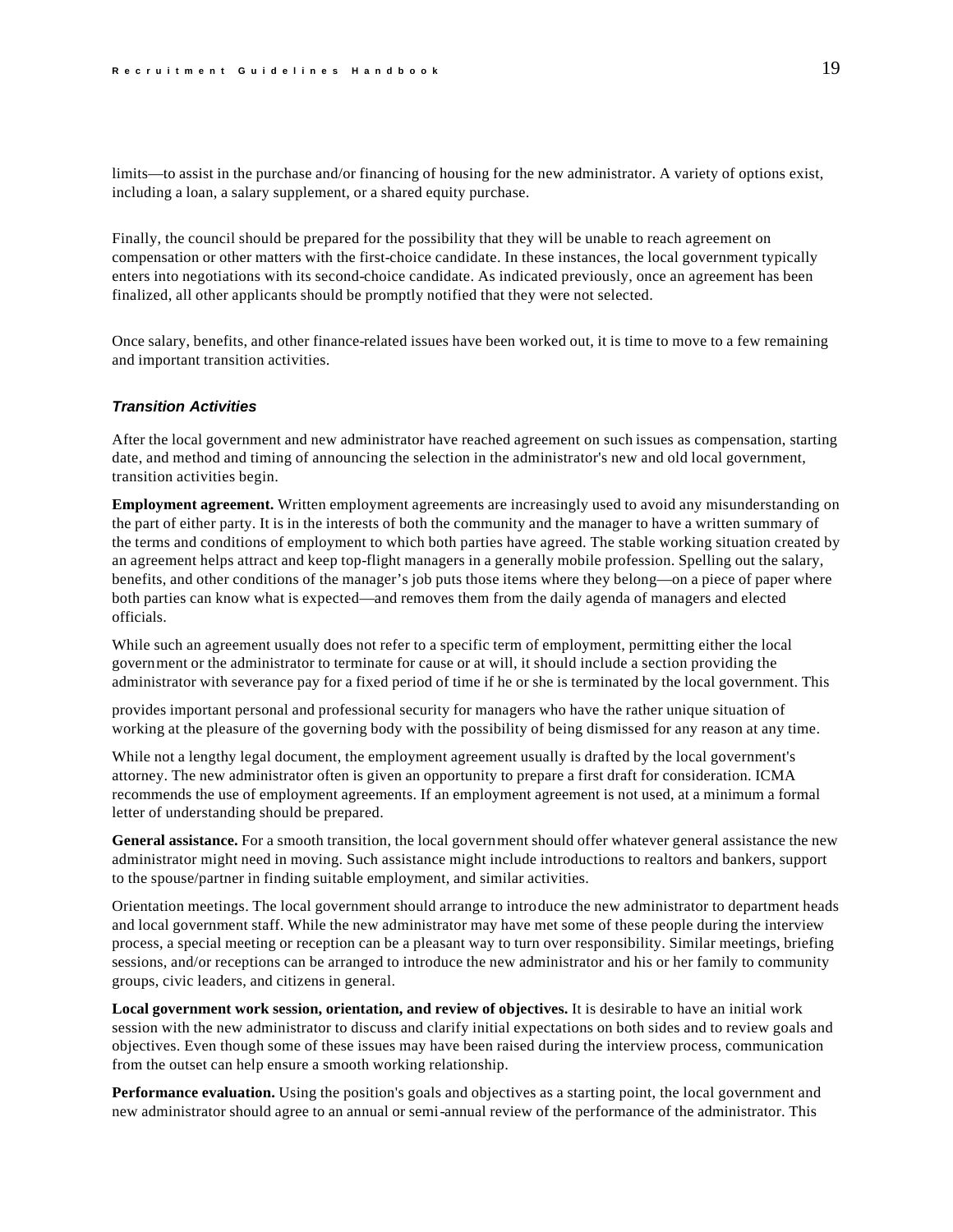<span id="page-20-0"></span>established and formal process helps to ensure that communication between the parties is maintained, that progress is monitored, and that goals and objectives are reviewed and refined on a regular basis.

# *Employment Agreements*

Here are some elements of an agreement that a council might consider:

Preliminaries Duties Terms of the agreement Termination notice Removal and severance pay Salary Hours of work Automobile Moving expenses Home sale and purchase Dues and subscriptions Professional development Conferences General expenses Civic club memberships Vacation leave Military reserve leave Sick leave Disability insurance Health insurance Life insurance Deferred compensation and retirement programs Other fringe benefits General provisions Contract execution provisions

# *Conclusion*

Recruitment and selection of a local government administrator is a comprehensive and complex process. As difficult as this process is, it has great potential to be a valuable and rewarding experience. Not only does it force local government officials to think about their objectives and priorities, but it gives them a rare opportunity to work together in a way seldom experienced when considering agenda items at a council meeting.

If recruitment of a local government administrator is conducted according to the guidelines outlined in this document, the chances of developing a positive and beneficial long-term relationship among the council, the administrator, and the community are greatly enhanced. The process can and will work if it is well organized and planned. (See summary checklist and timetable.) This list reiterates some of the main steps that the local government must take for the recruitment to proceed smoothly, satisfactorily, and successfully.

Be sure the recruiting process is well organized and coordinated from the outset.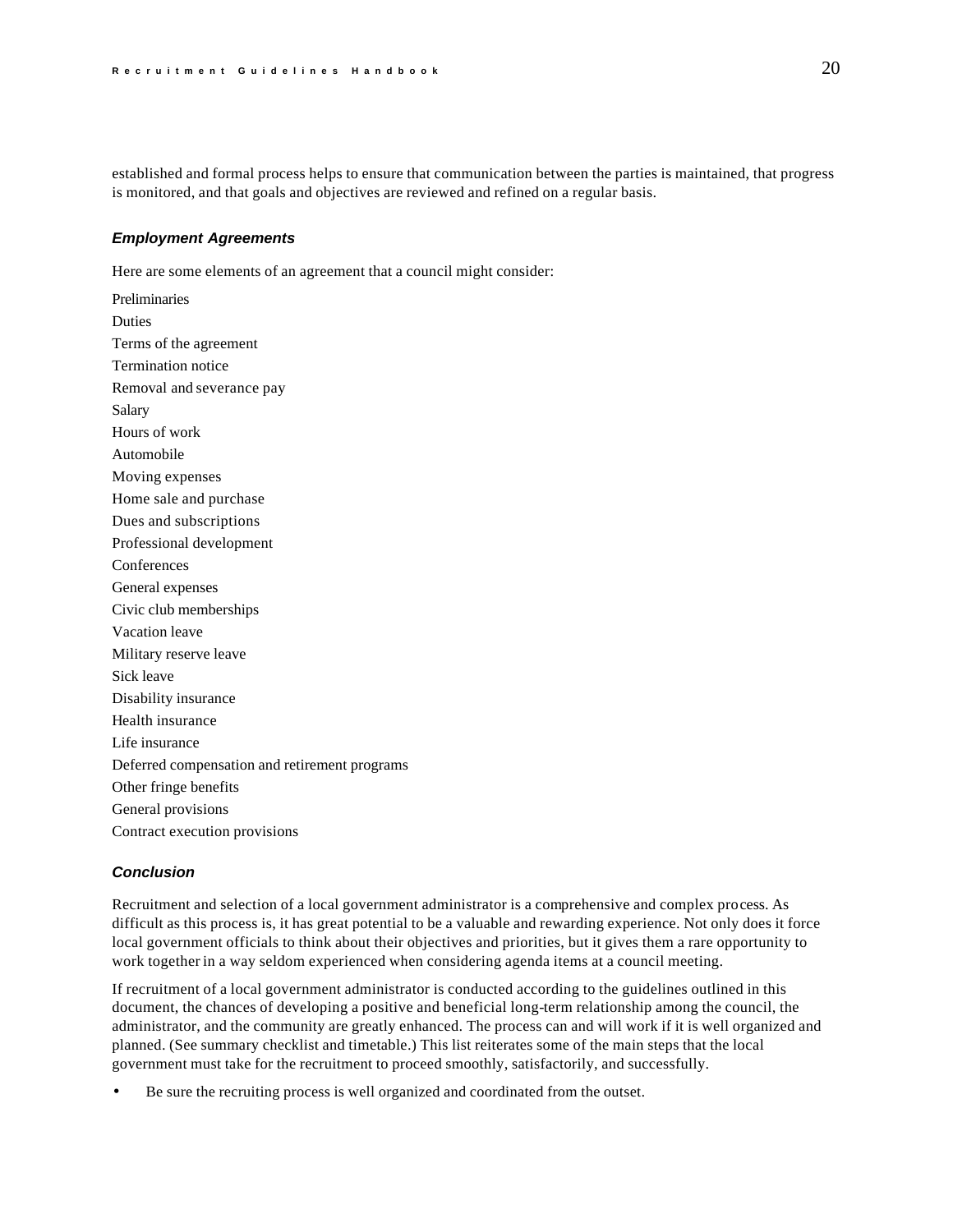- <span id="page-21-0"></span>• Maintain control of the process and the hiring decision; don't act impulsively but do move rapidly toward a selection once applications are in.
- Be sure to involve in the recruitment only those who have demonstrated competent leadership skills or are knowledgeable about the process.
- Remember that recruiting an administrator is a two-way street and that the local government has a responsibility to present the position attractively, to describe the operation of the local government, to show interest in the applicants, and to be competitive.
- Assure all applicants that confidentiality will be maintained.
- Know what you are looking for when recruiting to fill a vacant position; survey the needs of the local government.
- Advertise for the position by defining clearly what you are looking for.
- Identify and invite outstanding potential candidates to apply.
- Acknowledge all applications and notify applicants of the status and timing of the recruitment.
- Carefully review all resumes and applications against position requirements and criteria.
- Evaluate the backgrounds of leading applicants and check work-related references as a basis for selecting finalists.
- Use the traditional interview, assessment center evaluation, or some similar technique as a basis for making a hiring decision.
- Negotiate a total compensation package and put all terms and conditions of employment in writing.

### *Resource Groups*

Individual state and country organizations and state leagues of cities and counties are good resources to use when recruiting a local government administrator. They also publish a variety of newsletters and publications that are useful for advertising administrative positions.

Here are organizations and publications with a national and international appeal and distribution:

American Society for Public Administration (ASPA) 1120 G Street, N.W. Washington, D.C. 20005 202/393-7878 Web site: http://www.aspanet.org Publication: Public Administration Times

International City/County Management Association (ICMA) 777 North Capitol Street, N.E., Suite 500 Washington, D.C. 20002-4201 202/626-4600 Web site: http://icma.org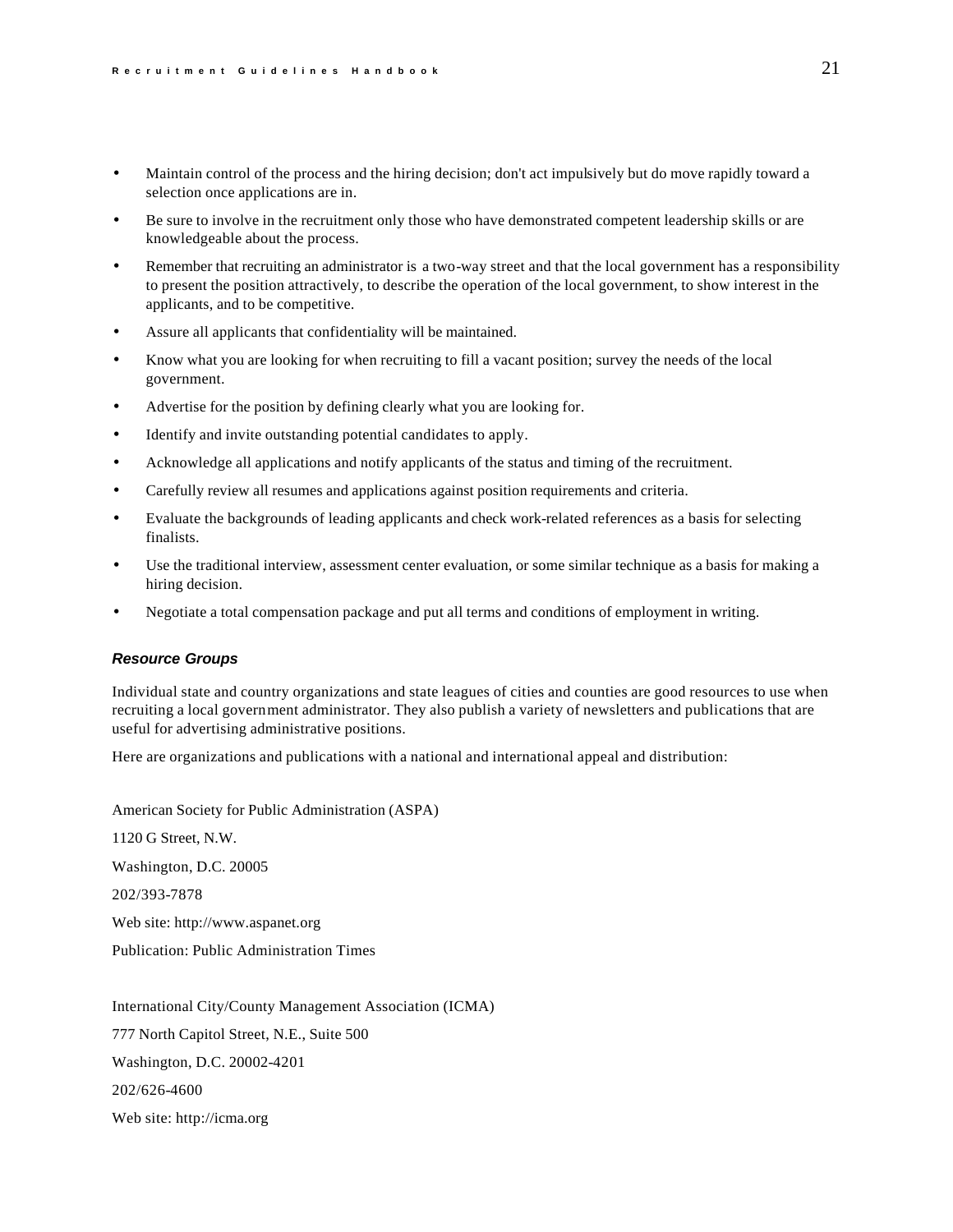Publications: ICMA Newsletter, Job Opportunities Bulletin for Minorities and Women in Local Government (J.O.B.)

National Association of Counties (NACO) 440 First Street, N.W. Washington, D.C. 20001 202/393-6226 Web site: http://www.naco.org Publication: County News

National Association of County Administrators (NACA) 777 N. Capitol Street, N.E., Suite 500 Washington, D.C. 20002-4201 202/962-3539 Web site: http://icma.org, click "Programs" under Shortcuts section Publication: NACA County Administrator

National Forum for Black Public Administrators (NFBPA) 777 N. Capitol Street, N.E., Suite 807 Washington, D.C. 20002 202/408-9300 Web site: http://www.nfbpa.org Publication: Job Hotline at 1-888/766-9951 (prompt is 401)

National League of Cities (NLC) 1301 Pennsylvania Avenue, N.W. Washington, D.C. 20004-1763 202/626-3000 Web site: http://www.nlc.org Publication: Nation's Cities Week/y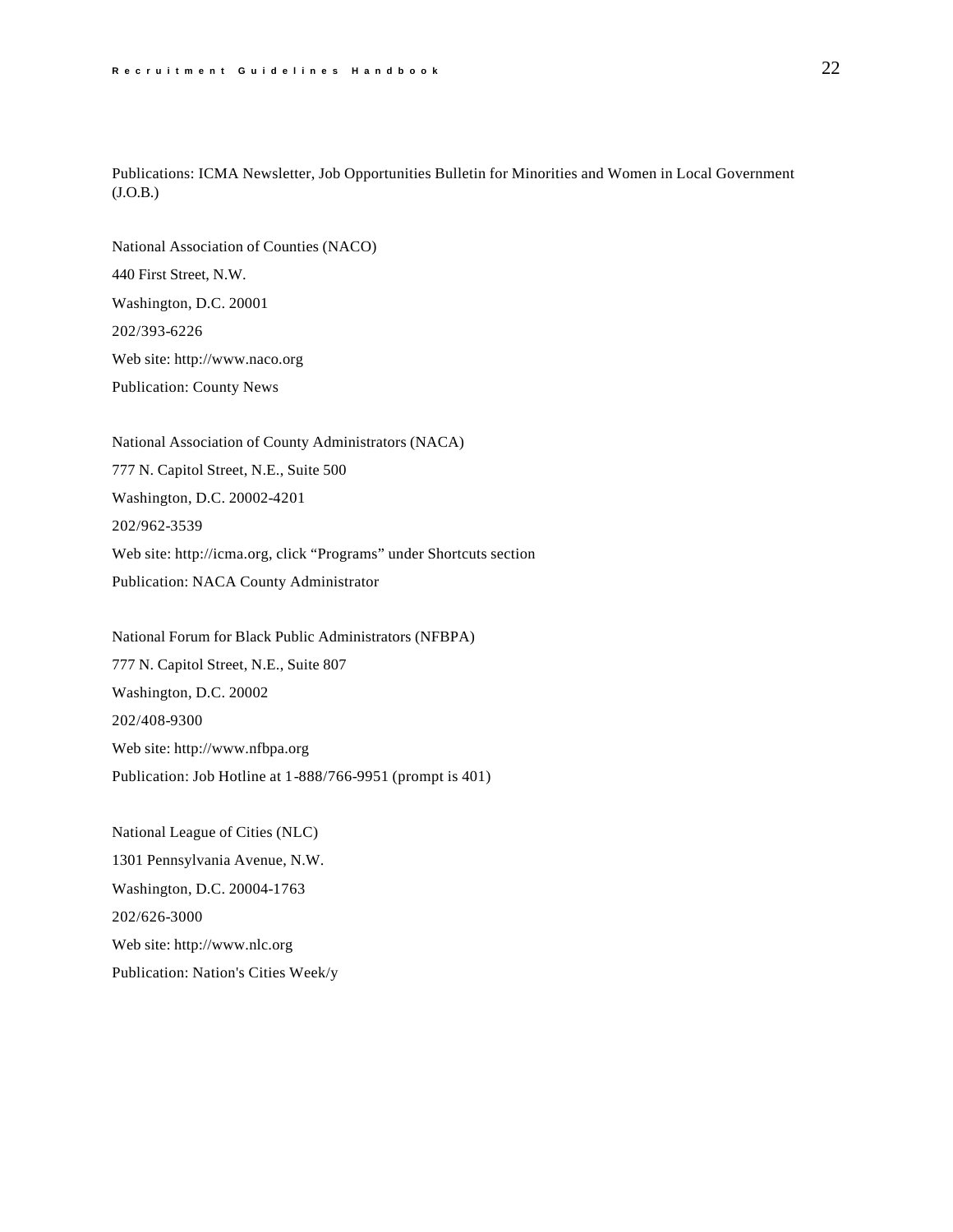#### <span id="page-23-0"></span>*Suggested Interview Questions*

These general suggestions can be supplemented by more specific questions related to particular objectives, problems, and priorities of the local government:

1. Describe your background and experience. What have been the areas of emphasis?

2. How does your experience qualify you for this position?

3. Have you had experience in all areas of local government service? If you have not had experience in certain areas, how would you approach management in these areas?

4. What experience do you have with budget preparation and finance?

5. What experience do you have with personnel and labor relations?

6. How do you work with the news media?

7. How do you describe your management style?

8. What is your experience as a supervisor? How many people have you supervised?

9. Have you ever had to terminate an employee? What process did you follow?

10. What are your thoughts on performance evaluation? What process do you follow to set objectives and monitor performance?

11. How will you go about assessing the strengths and weaknesses of the organization and identifying opportunities to improve?

12. How do you approach the planning process? What system do you use to set objectives and priorities?

13. What is important to you in establishing effective working relations with others?

14. How do you view the relationship between the administrator and governing body? How do you view your relationship with department heads and local government staff?

15. What techniques have you found to be most successful in assisting local government officials establish and implement long- and short-range goals for the community?

16. To what extent do you believe contact with citizens and citizen groups is important? How do you typically handle this responsibility?

17. What experience have you had working on an intergovernmental or interagency basis? Have you worked directly with the state and federal governments, councils of governments, and other units of local government?

18. What will your first steps be upon assuming responsibility for this position? What do you hope to accomplish in the first year?

19. From your limited vantage point, what do you believe to be the challenges and opportunities facing our organization? How is this likely to change in the future?

20. What are your strengths and weaknesses?

21. Why are you interested in this position?

22. What are your expectations with respect to compensation?

23. What questions do you have of us [reference here is to members of the governing body]?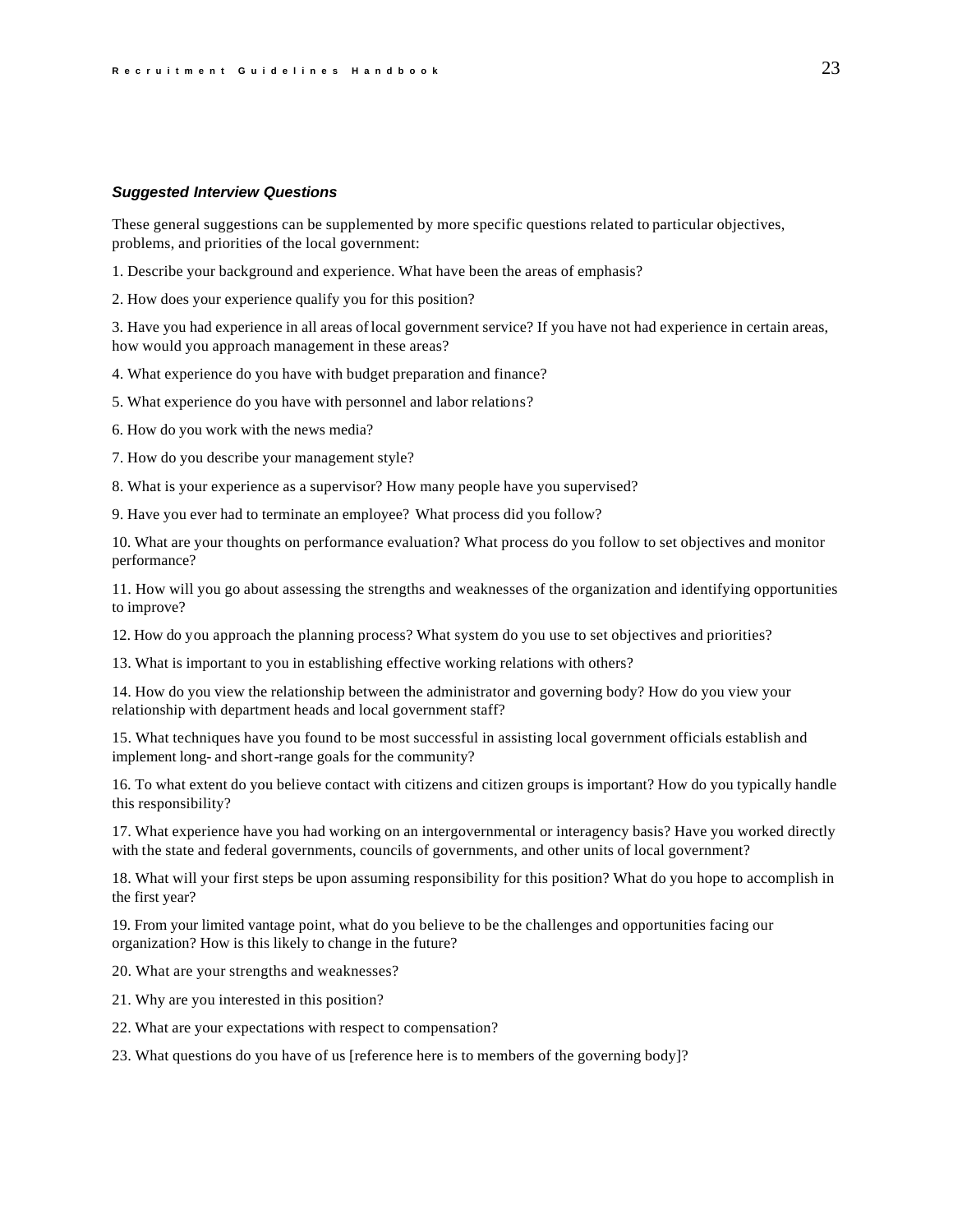### <span id="page-24-0"></span>*Suggested Interviewing Techniques*

Here are some recommended do's and don'ts when interviewing candidates. Remember that the law does not prohibit employers from obtaining all the information about a candidate they deem important, so long as the questions are job-related and do not elicit information that could be used for discriminatory purposes.

# *Do:*

1. Question objectively. Relate questions to the requirements of the job and be consistent from one applicant to the next.

2. Ask questions that require more than a yes or no answer. Use general or open-eneded questions.

3. Avoid unduly sympathetic or unsympathetic words, gestures, or facial expressions that would make the candidate think you agree or disagree with his or her answer.

4. Avoid posing a problem or situational question combined with possible solutions. Let the candidate generate his or her own solution.

5. Develop questions based on earlier statements made by the candidate.

6. Ask questions designed to encourage the candidate to reveal what knowledge and expertise he or she possesses.

7. Avoid "trick" questions.

8. Avoid displaying your personal opinions or viewpoints through the questions you ask.

9. Listen attentively to every question asked and every answer given. Make the candidate aware that you are listening by looking at him or her while speaking.

# *Don't:*

1. Let early biases form.

2. Ask unnecessarily long questions.

3. Let the candidate digress beyond the point of answering questions satisfactorily or showing that he or she is unable to answer what is being asked.

4. Ask confrontational or intimidating questions.

### *Summary Checklist and Timetable*

- Designate an interim administrator. Week 1
- Obtain a status report on local government activities and projects. Week 1
- Confirm the recruiting process that will be used. Week 2
	- o Determine who will be responsible for conducting the recruitment.
	- o Establish criteria for the position.
	- o Decide on scope of the recruitment and all steps involved.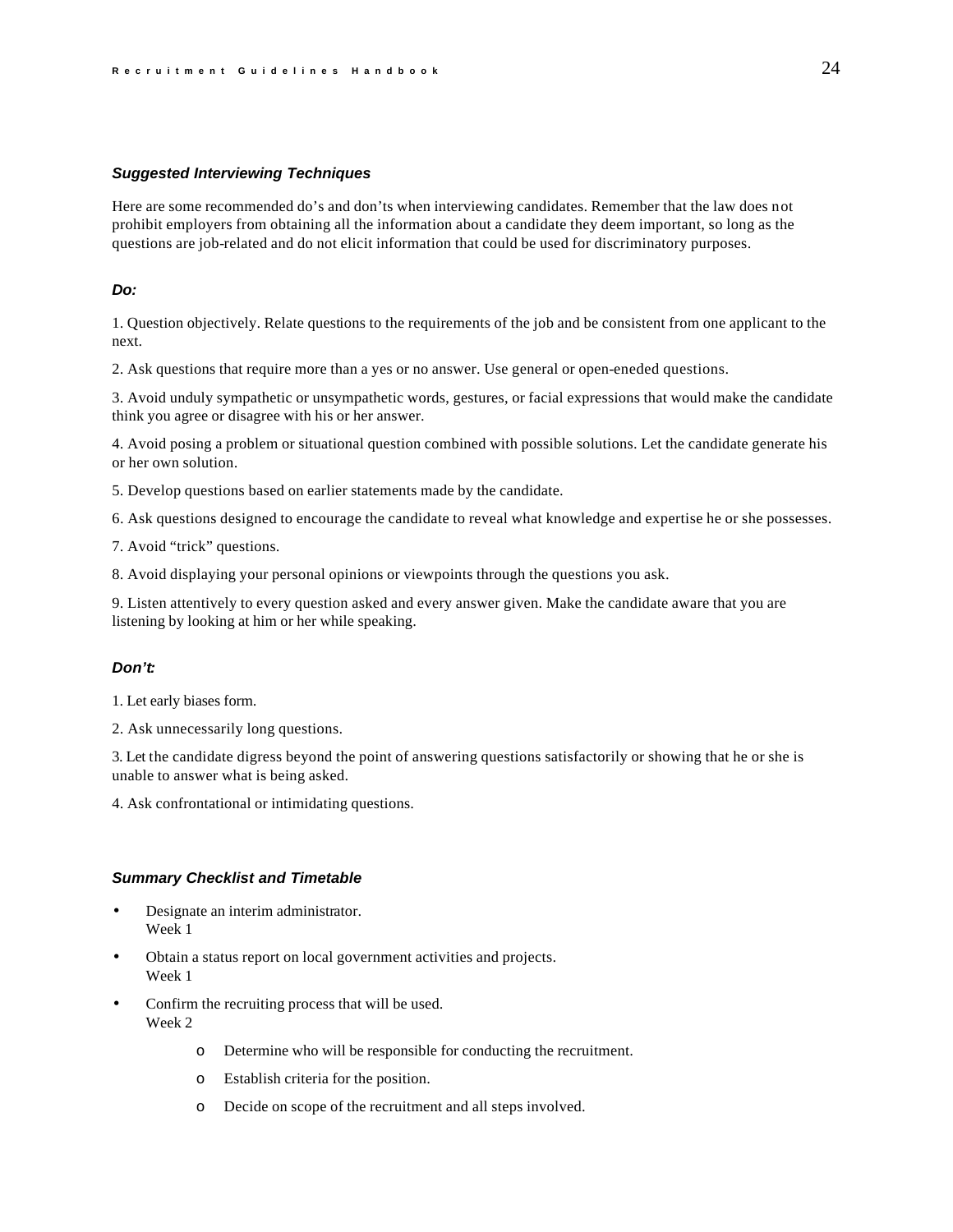- o Confirm compensation parameters.
- o Establish a timetable for the recruitment process.
- Prepare and place advertisements for the position in appropriate publications. Week 2
- Identify outstanding potential candidates and send them a written invitation to apply for the position. Weeks 3 and 4
- Personally contact the outstanding potential candidates as a follow-up to the written invitation to apply. Weeks 5 and 6
- Acknowledge all resumes as they are received.
- Review all resumes after the application deadline has passed. Week 7
- Conduct work-related background checks on a smaller group of applicants and then reduce this

number of finalists to a manageable number. Week 8

- Confirm the selection process that will be used. Week 9
	- o Determine finalists.
	- o Determine policy on reimbursement of finalist expenses.
	- o Establish a timetable for the selection process.
- Notify finalists and schedule them for interviews. Week 9
- Conduct first and second interviews and make a selection. Weeks 10 and 11
- Negotiate terms and conditions of employment and put all terms in writing. Week 12
- Finalize related arrangements. Week 12
	- o Determine a starting date.
	- o Confirm a method of announcing the hiring decision.
	- o Advise all other applicants of their status.
	- o Plan an orderly transition.

# *Suggested Administrator Profile*

Developing a profile of the ideal administrator provides the background against which to evaluate candidates for the position. Here is a checklist that any community can use as a model. Each council or board member can begin by filling out the form, and then all members of the governing body can use the individual rankings to reach a consensus on how the group rates each item. Remember that each community has some specific issues or concerns that rank higher than others. An honest evaluation of what skills and attributes are most important to a community is critical at this point.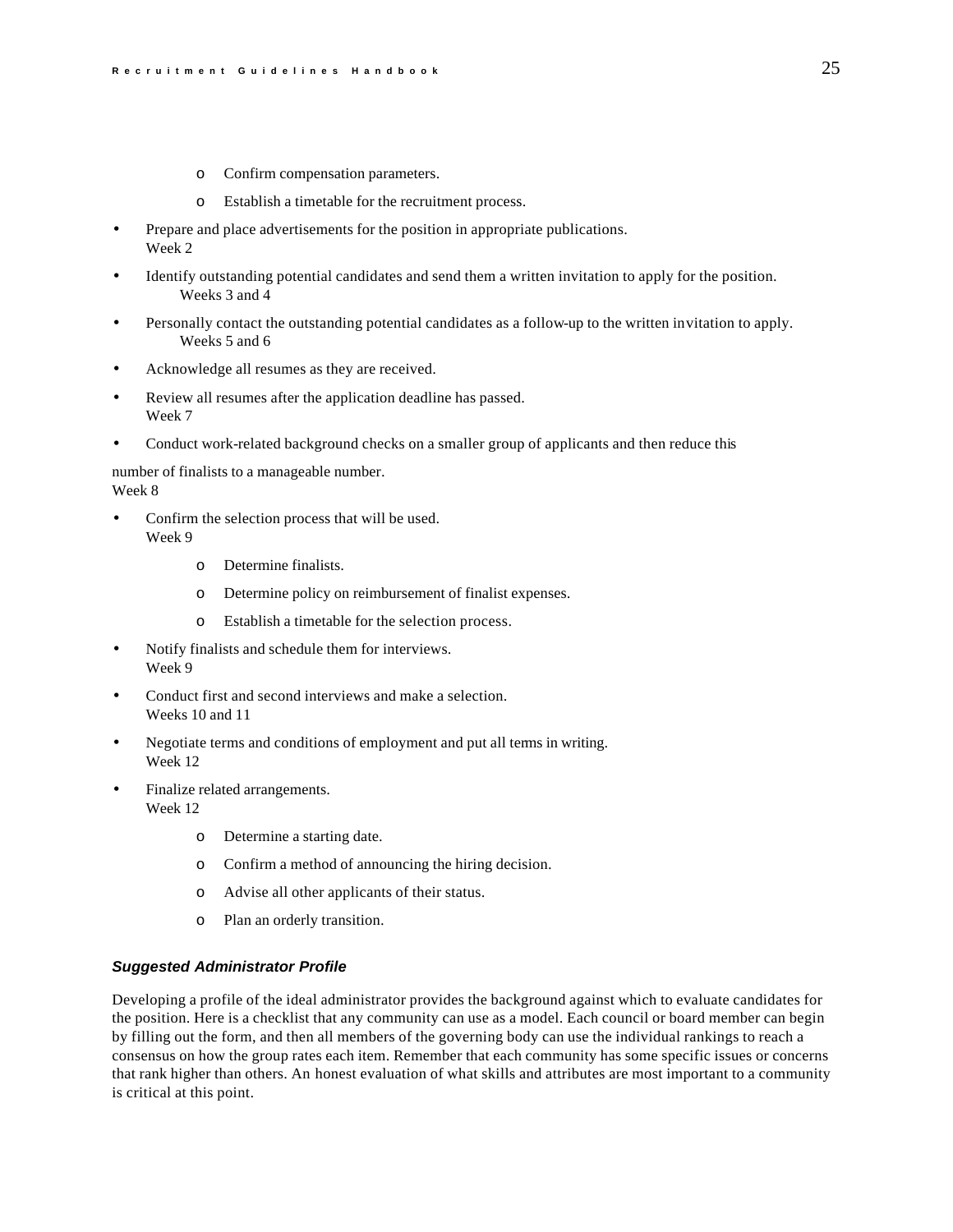<span id="page-26-0"></span>Once the council has reached consensus, one or two members who are capable writers can convert the checklist into a profile similar to the sample here. This profile can be shared with candidates who apply for the position so that they have a clear picture of the governing body's preference. All people involved in the job interviews should also have copies of the profile so that everyone is working from a common understanding of the type of person the elected officials are seeking.

Preparing this profile provides a unique opportunity to clarify and codify the skills and attributes that a community is looking for in an administrator. Local officials should make the most of this chance to get the best possible fit between the council and the administrator.

# *Format for an Administrator Profile*

# *(For Council Use)*

Describe the background, skills, and qualities you feel your locality needs in an administrator.

| ieneral |  |
|---------|--|
|---------|--|

# *General**Importance (High, Medium, Low)*

1. Relevant Education

2. Relevant Experience

### *Skills and Past Performance*

| 1. Council Relations                                 |  |
|------------------------------------------------------|--|
| 2. Administrative Ability                            |  |
| 3. Written and Oral Communication Skills             |  |
| 4. Budget/Finance/Information Technology             |  |
| 5. Human Resources/Risk Management/                  |  |
| <b>Benefits Administration</b>                       |  |
| 6. Labor Relations/Collective Bargaining             |  |
| 7. Community Relations                               |  |
| 8. Intergovernmental Relations                       |  |
| 9. Economic Development/Revitalization               |  |
| 10. Innovation and Major Achievements                |  |
| 11. Infrastructure and Facilities                    |  |
| 12. Specialized expertise that might pertain to your |  |
| locality, e.g. utility management, solid waste, and  |  |
| landfill management (be specific)                    |  |